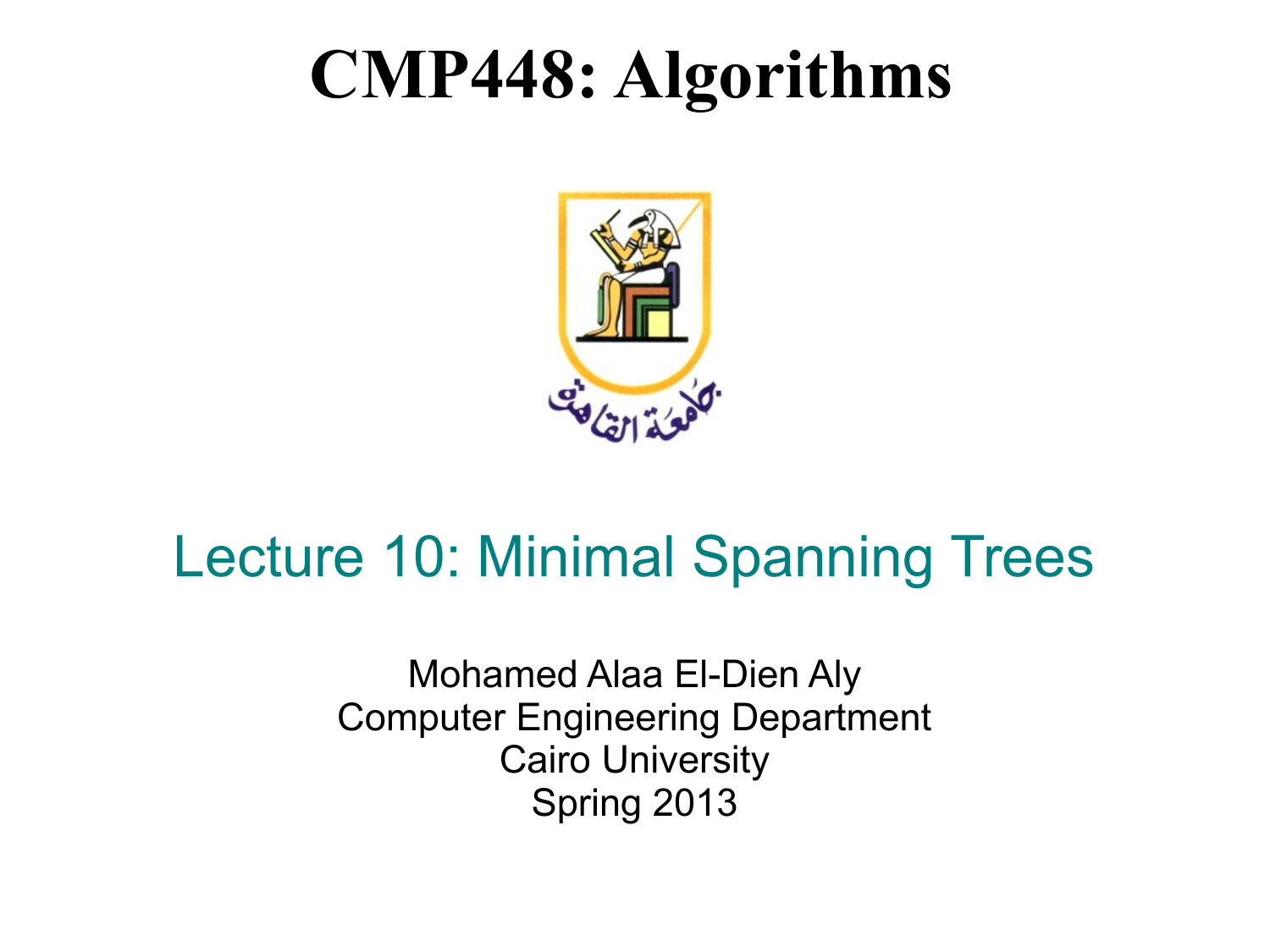# **Agenda**

- Greedy Algorithm Properties
- Graphs
	- Representation
	- Minimal Spanning Trees

**Acknowledgment**

A lot of slides adapted from the slides of Erik Demaine, Charles Leiserson, and David Luebke.

**Mohamed Aly – CMP448 Spring 2013 Computer Engineering, Cairo University 2/54**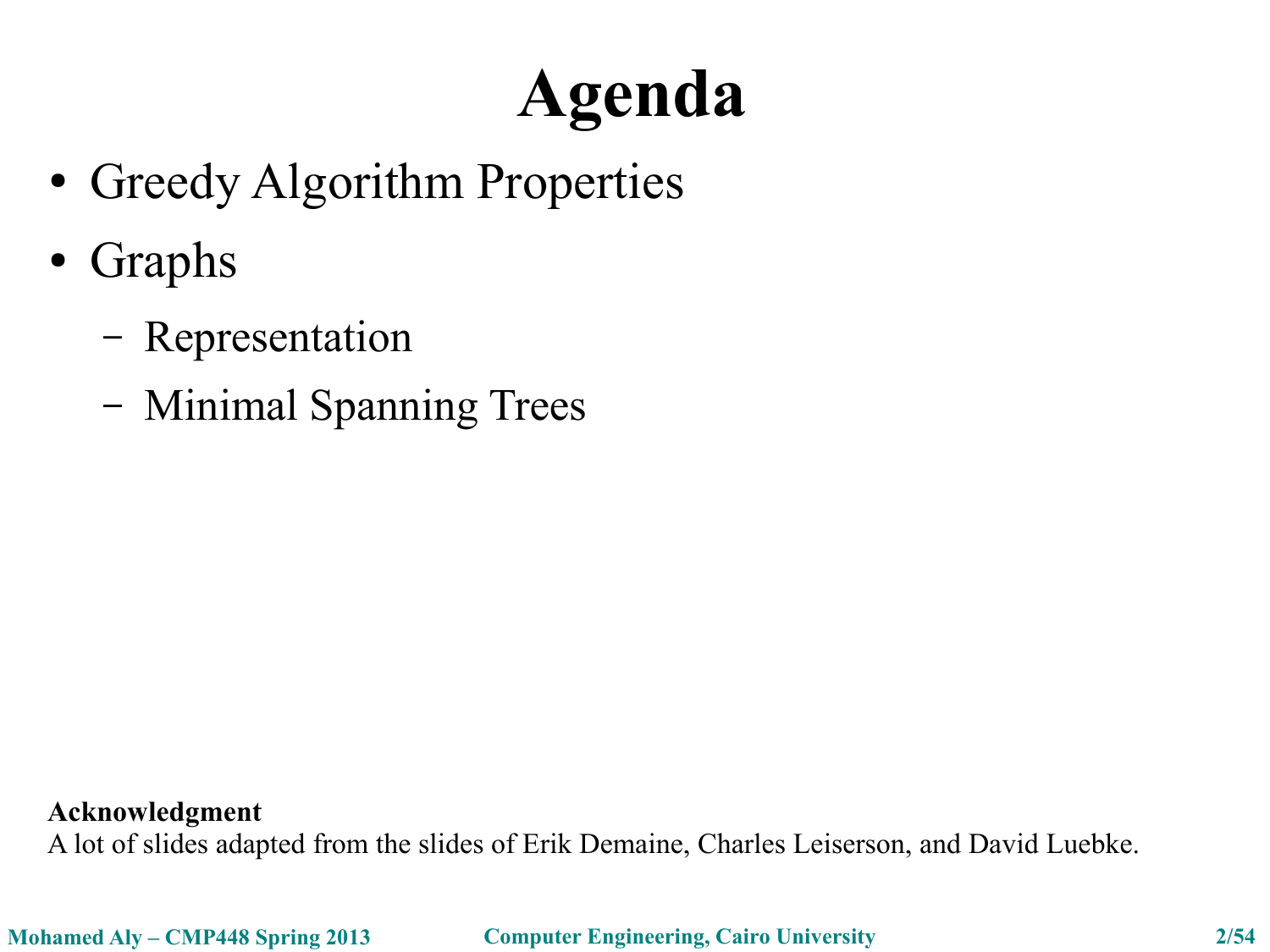# **Greedy Algorithms**

Related to Dynamic Programming, depends on two properties:

#### 1. Optimal substructure

The optimal solution to the main problem contains optimal solutions to subproblems (like DP).

#### 2. Greedy choice

At each step, we only need to solve one subproblem and make one choice, the *greedy* choice i.e. the best choice at the moment (unlike DP). Finding the locally optimal solutions will get us to the global optimum.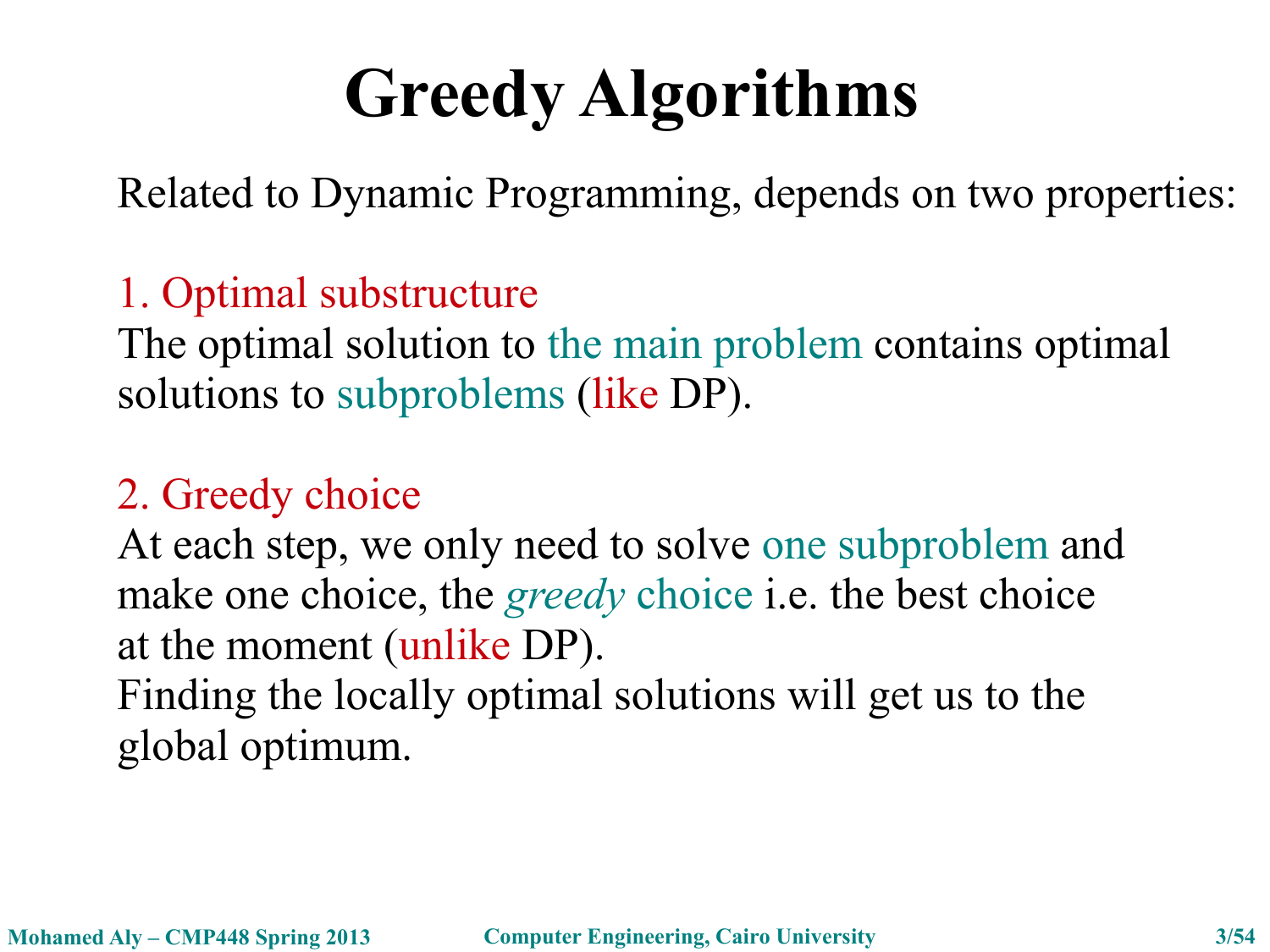

# **Graphs (review)**

**Definition.** A *directed graph* **(***digraph***)**  $G = (V, E)$  is an ordered pair consisting of

- a set *V* of *vertices* (singular: *vertex*),
- a set  $E \subset V \times V$  of *edges*.

In an *undirected graph*  $G = (V, E)$ , the edge set *E* consists of *unordered* pairs of vertices.

In either case, we have  $|E| = O(V^2)$ . Moreover, if *G* is connected, then  $|E| \ge |V| - 1$ , which implies that  $\lg |E| = \Theta(\lg V)$ .

(Review CLRS, Appendix B.)

November 9, 2005 *Copyright © 2001-5 by Erik D. Demaine and Charles E. Leiserson* L16.2

**Mohamed Aly – CMP448 Spring 2013 Computer Engineering, Cairo University 4/54**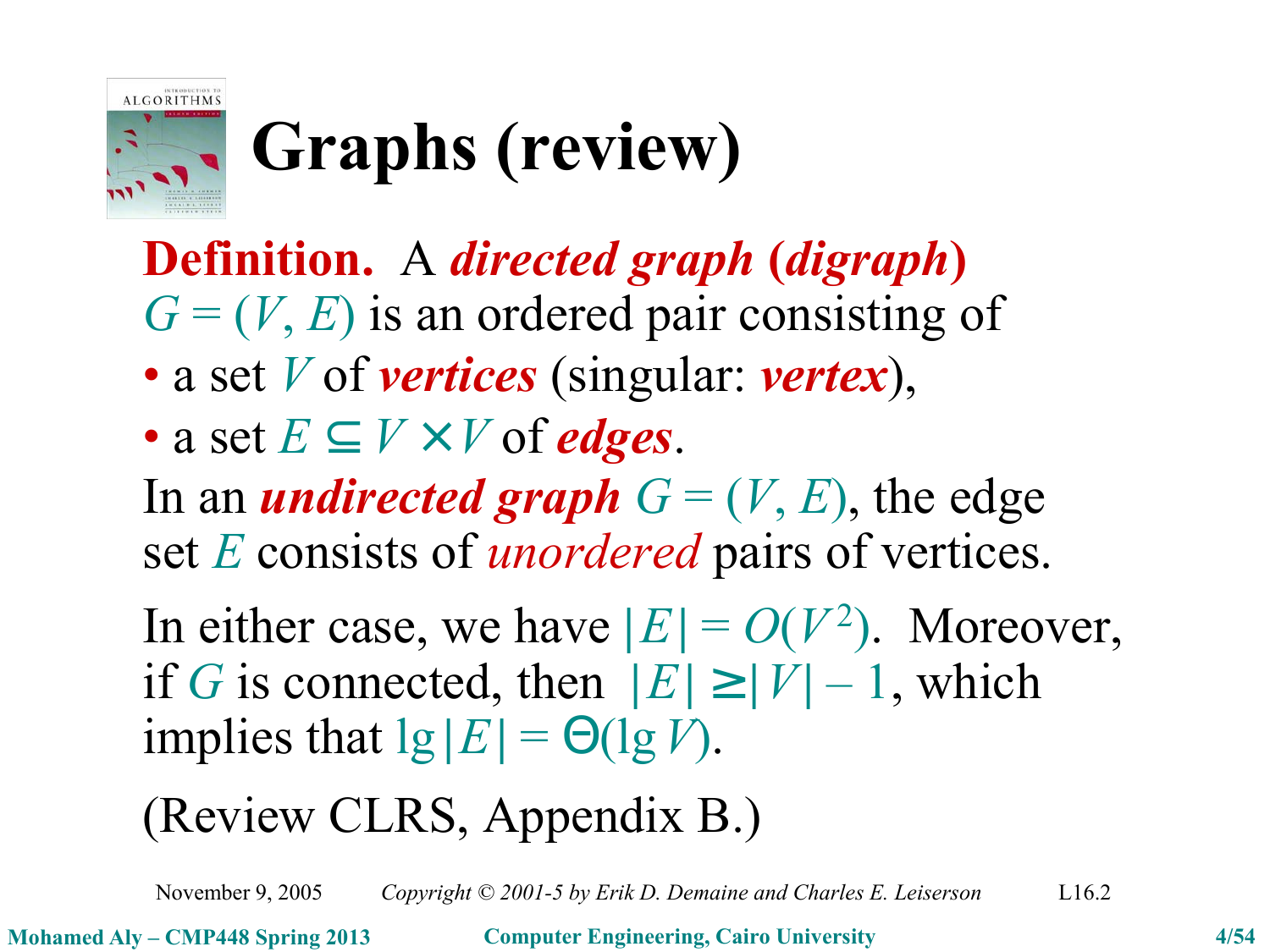

#### **Adjacency-matrix representation**

The *adjacency matrix* of a graph  $G = (V, E)$ , where  $V = \{1, 2, ..., n\}$ , is the matrix  $A[1, ..., n, 1, ..., n]$ given by 1 if  $(i, j) \in E$ ,

$$
A[i,j] = \begin{cases} 1 & \text{if } (i,j) \in E, \\ 0 & \text{if } (i,j) \notin E. \end{cases}
$$

November 9, 2005 *Copyright © 2001-5 by Erik D. Demaine and Charles E. Leiserson* L16.3

**Mohamed Aly – CMP448 Spring 2013 Computer Engineering, Cairo University 5/54**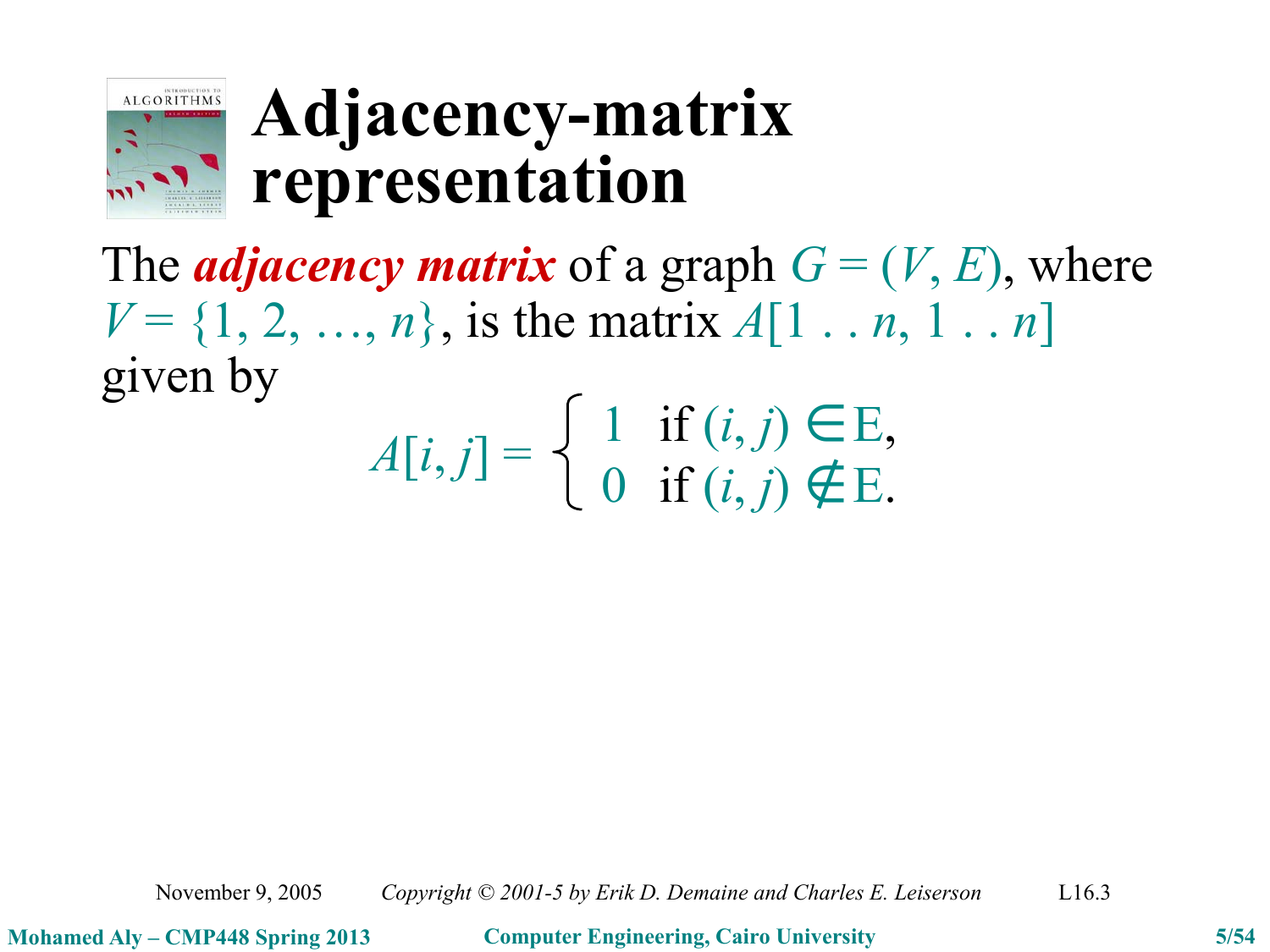

#### **Adjacency-matrix representation**

The *adjacency matrix* of a graph  $G = (V, E)$ , where  $V = \{1, 2, ..., n\}$ , is the matrix  $A[1, n, 1, ..., n]$ given by 1 if (*i*, *j*) ∈ E,

$$
A[i,j] = \begin{cases} 1 & \text{if } (i,j) \in E, \\ 0 & \text{if } (i,j) \notin E. \end{cases}
$$



*A* | 1 2 3 4 1 0 1 1 0  $2<sup>1</sup>$ 3 4 0 0 1 0 0 0 0 0 0 0 1 0 Θ(*V* 2 ) storage ⇒ *dense* representation.

November 9, 2005 *Copyright © 2001-5 by Erik D. Demaine and Charles E. Leiserson* L16.4

**Mohamed Aly – CMP448 Spring 2013 Computer Engineering, Cairo University 6/54**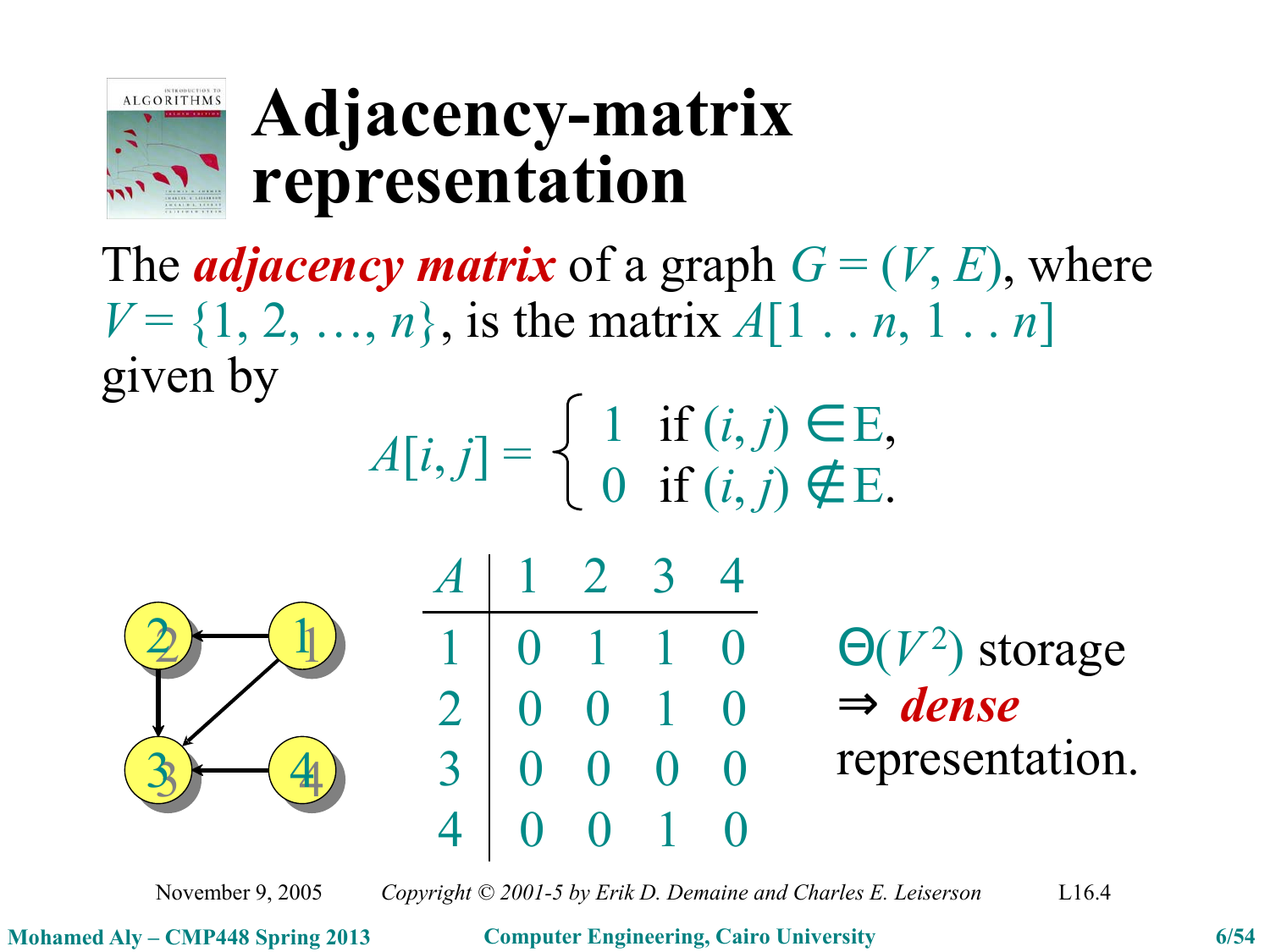

# **Adjacency-list representation**

An *adjacency* list of a vertex  $v \in V$  is the list  $Adj[v]$ of vertices adjacent to *v*.



$$
Adj[1] = \{2, 3\}
$$
  
Adj[2] = \{3\}  
Adj[3] = \{\}  
Adj[4] = \{3\}

November 9, 2005 *Copyright © 2001-5 by Erik D. Demaine and Charles E. Leiserson* L16.5

**Mohamed Aly – CMP448 Spring 2013 Computer Engineering, Cairo University 7/54**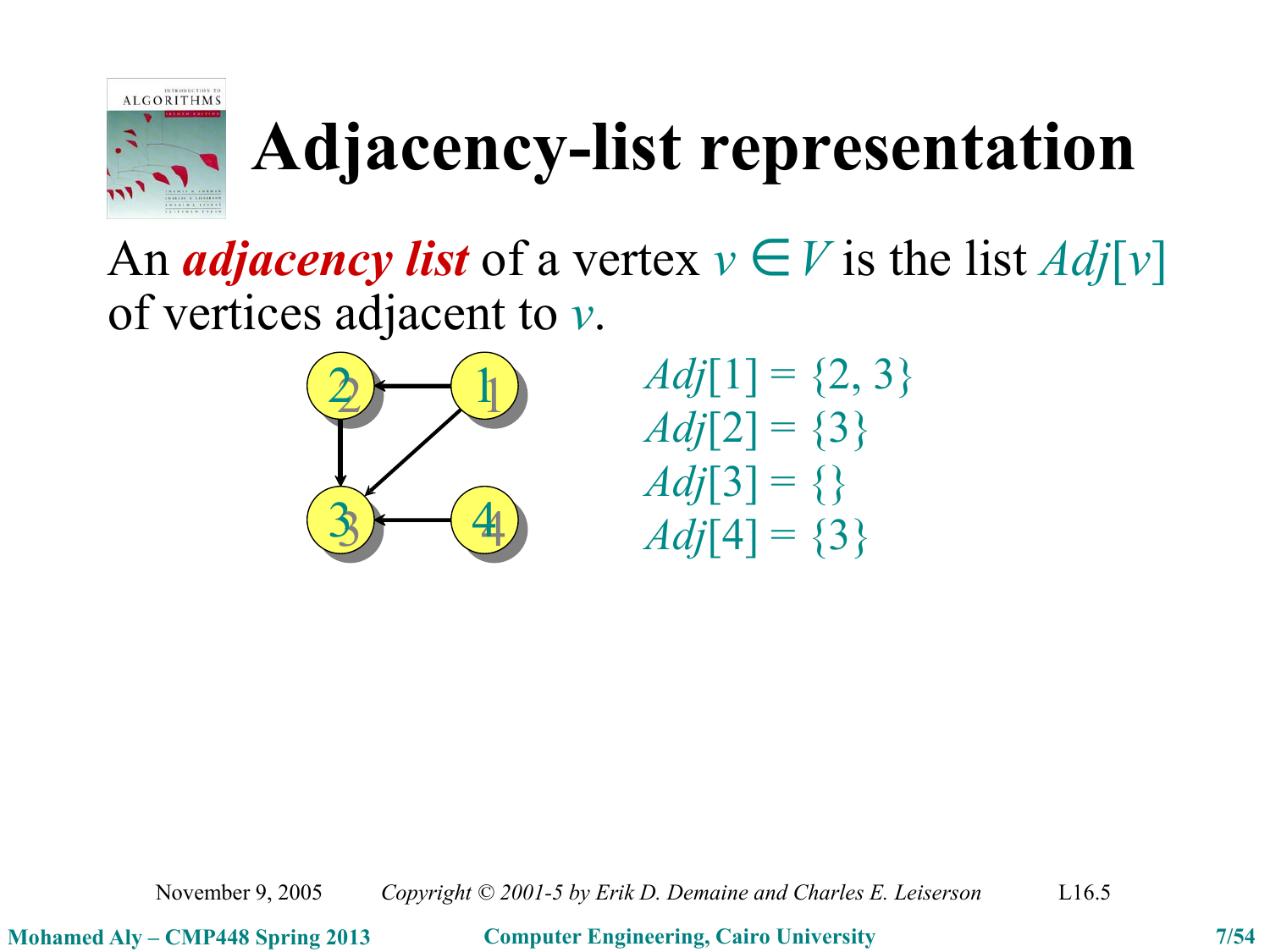

## **Adjacency-list representation**

An *adjacency* list of a vertex  $v \in V$  is the list  $Adj[v]$ of vertices adjacent to *v*.



 $Adj[1] = \{2, 3\}$  $Adj[2] = \{3\}$  $Adj[3] = \{\}$ *Adj*[4] = {3}

For undirected graphs,  $|Adj[v]| = degree(v)$ . For digraphs,  $|Adj[v]| = out-degree(v)$ .

November 9, 2005 *Copyright © 2001-5 by Erik D. Demaine and Charles E. Leiserson* L16.6

**Mohamed Aly – CMP448 Spring 2013 Computer Engineering, Cairo University 8/54**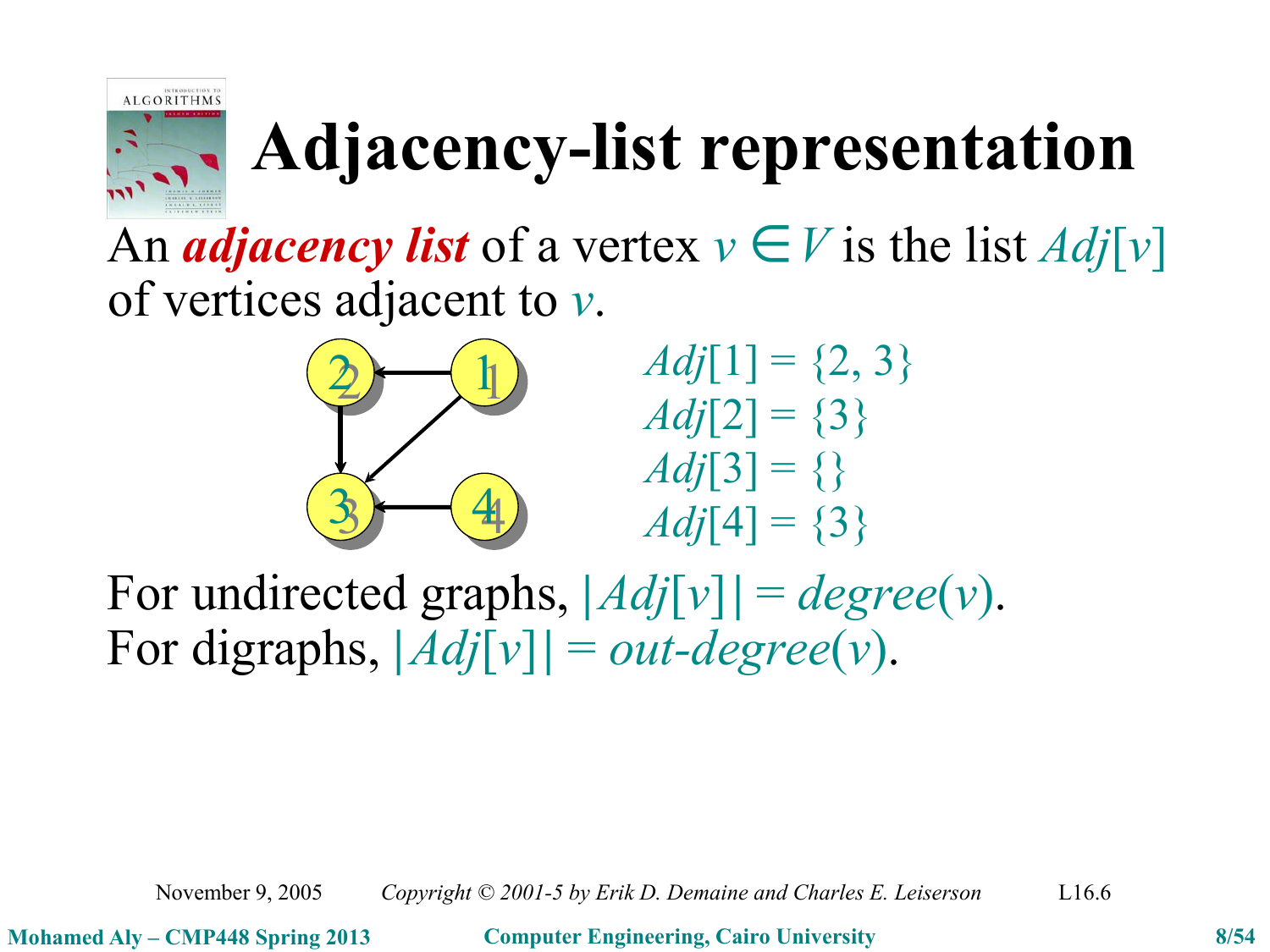

# **Adjacency-list representation**

An *adjacency* list of a vertex  $v \in V$  is the list  $Adj[v]$ of vertices adjacent to *v*.



 $Adj[1] = \{2, 3\}$  $Adj[2] = \{3\}$  $Adj[3] = \{\}$ *Adj*[4] = {3}

For undirected graphs,  $|Adj[v]| = degree(v)$ . For digraphs,  $|Adj[v]| = out-degree(v)$ .

 $\text{Handshaking Lemma: } \sum_{v \in V} |Adj[v]| = 2 |E| \text{ for undirected graphs}$ i.e. adjacency lists use  $\Theta(V + E)$  storage  $\rightarrow$  a sparse representation for either type of graph

November 9, 2005 *Copyright © 2001-5 by Erik D. Demaine and Charles E. Leiserson* L16.7

**Mohamed Aly – CMP448 Spring 2013 Computer Engineering, Cairo University 9/54**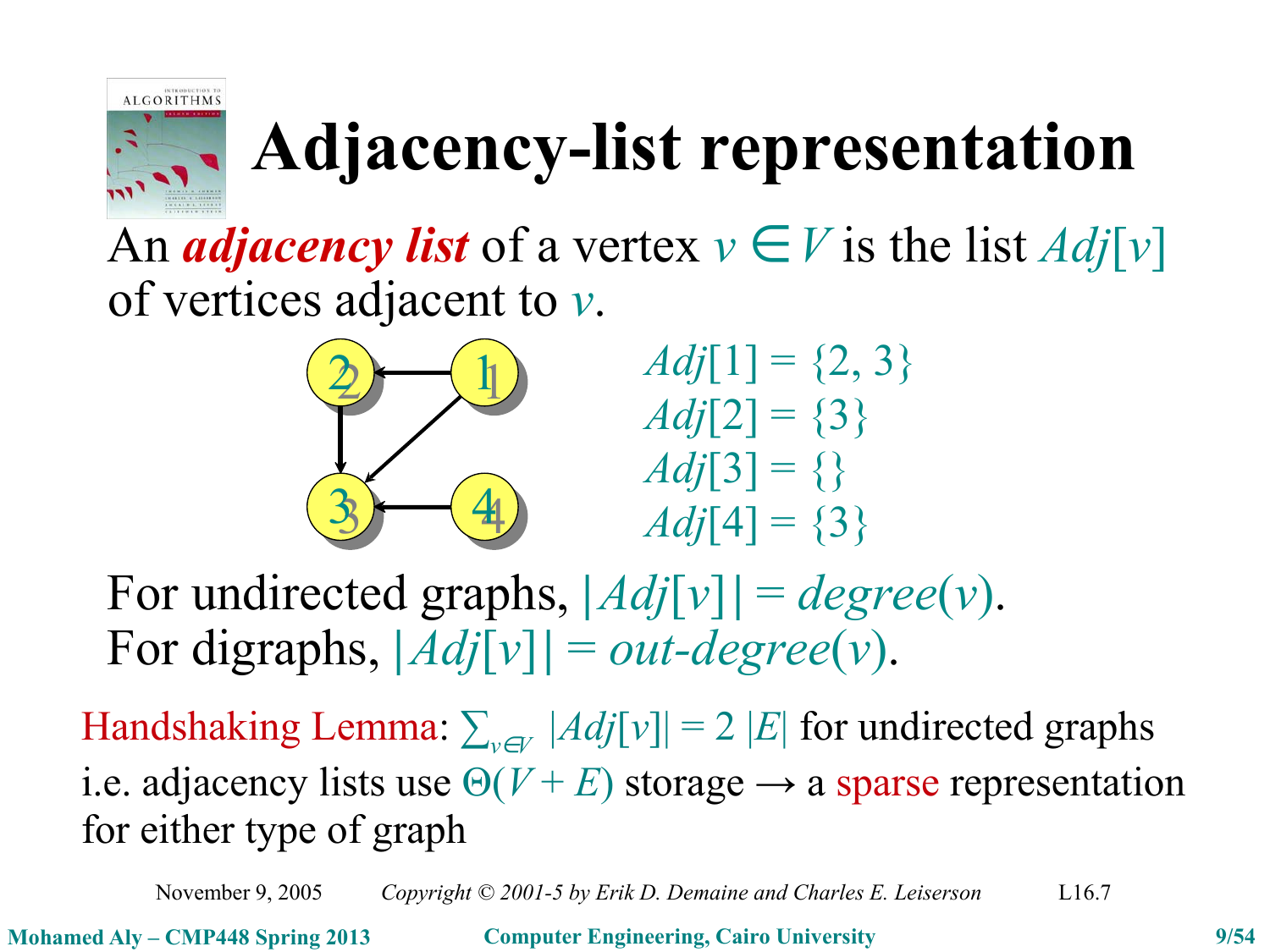

# **Minimum spanning trees**

**Input:** A connected, undirected graph  $G = (V, E)$ with weight function  $w : E \to \mathbf{R}$ .

• For simplicity, assume that all edge weights are distinct. (CLRS covers the general case.)

November 9, 2005 *Copyright © 2001-5 by Erik D. Demaine and Charles E. Leiserson* L16.8

**Mohamed Aly – CMP448 Spring 2013 Computer Engineering, Cairo University 10/54**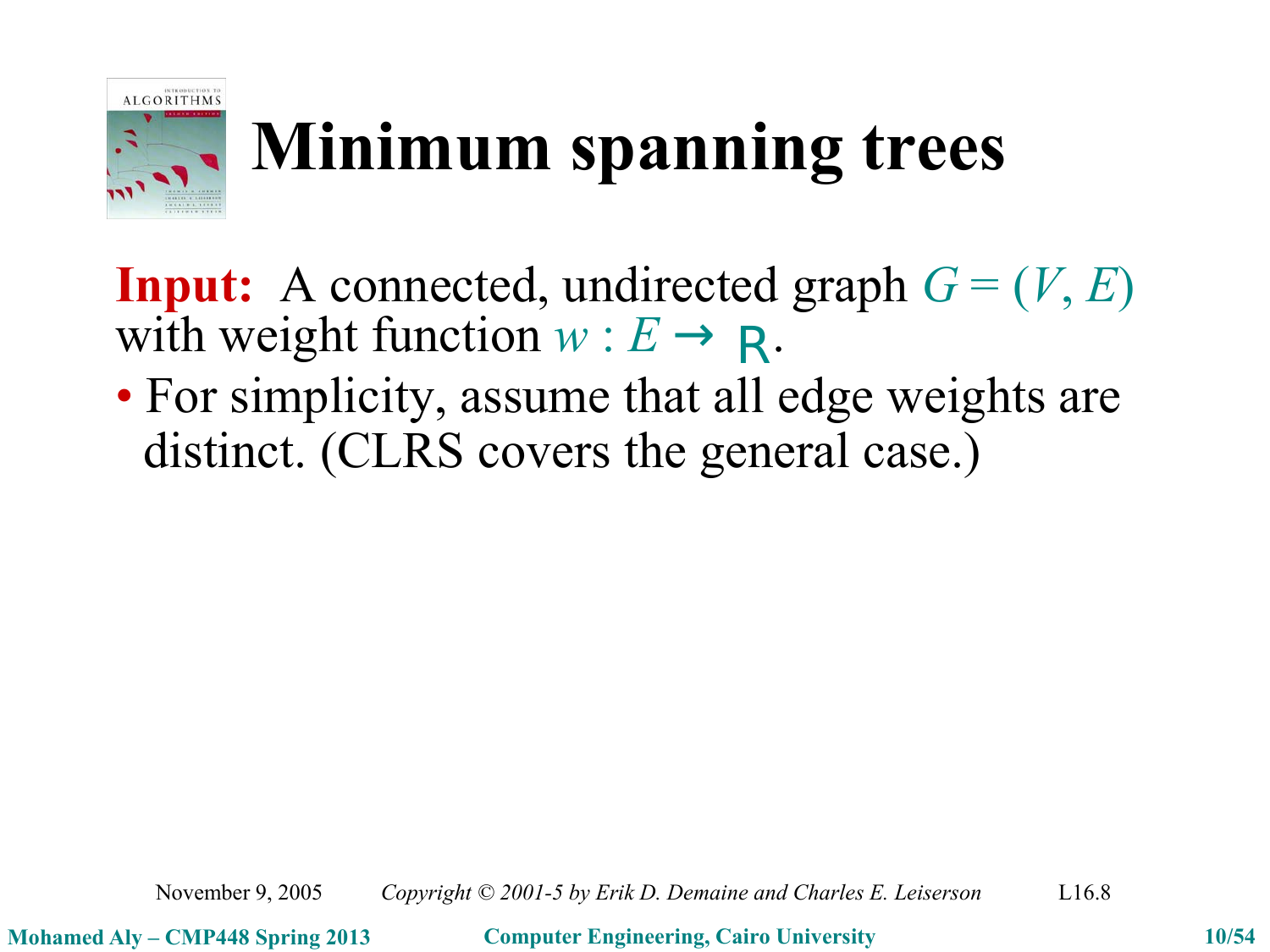

# **Minimum spanning trees**

**Input:** A connected, undirected graph  $G = (V, E)$ with weight function  $w : E \to \mathbf{R}$ .

• For simplicity, assume that all edge weights are distinct. (CLRS covers the general case.)

**Output:** A *spanning tree T* — a tree that connects all vertices — of minimum weight:

$$
w(T) = \sum_{(u,v)\in T} w(u,v).
$$

November 9, 2005 *Copyright © 2001-5 by Erik D. Demaine and Charles E. Leiserson* L16.9

**Mohamed Aly – CMP448 Spring 2013 Computer Engineering, Cairo University 11/54**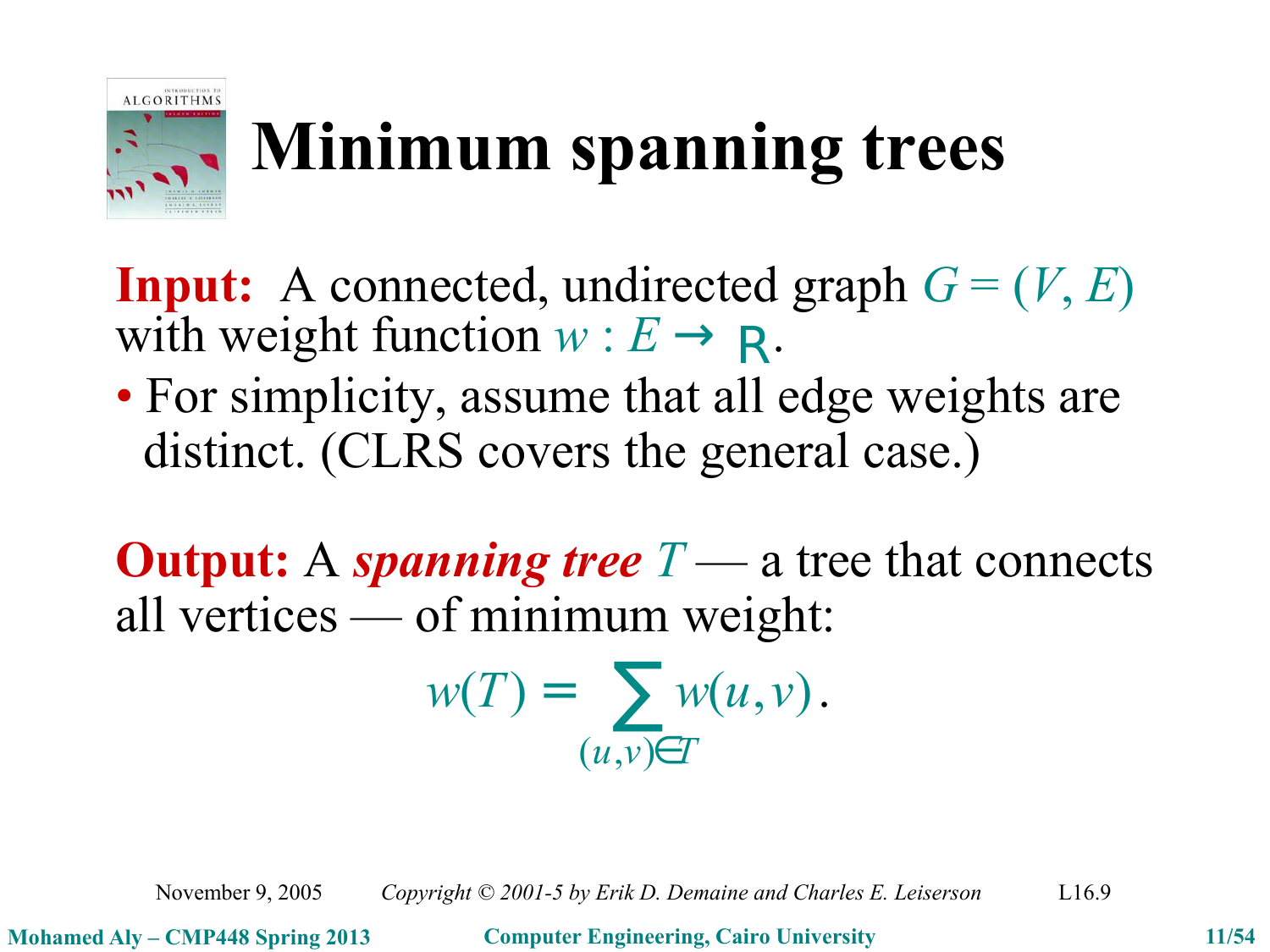

# **Example of MST**



November 9, 2005 *Copyright © 2001-5 by Erik D. Demaine and Charles E. Leiserson* L16.10

**Mohamed Aly – CMP448 Spring 2013 Computer Engineering, Cairo University 12/54**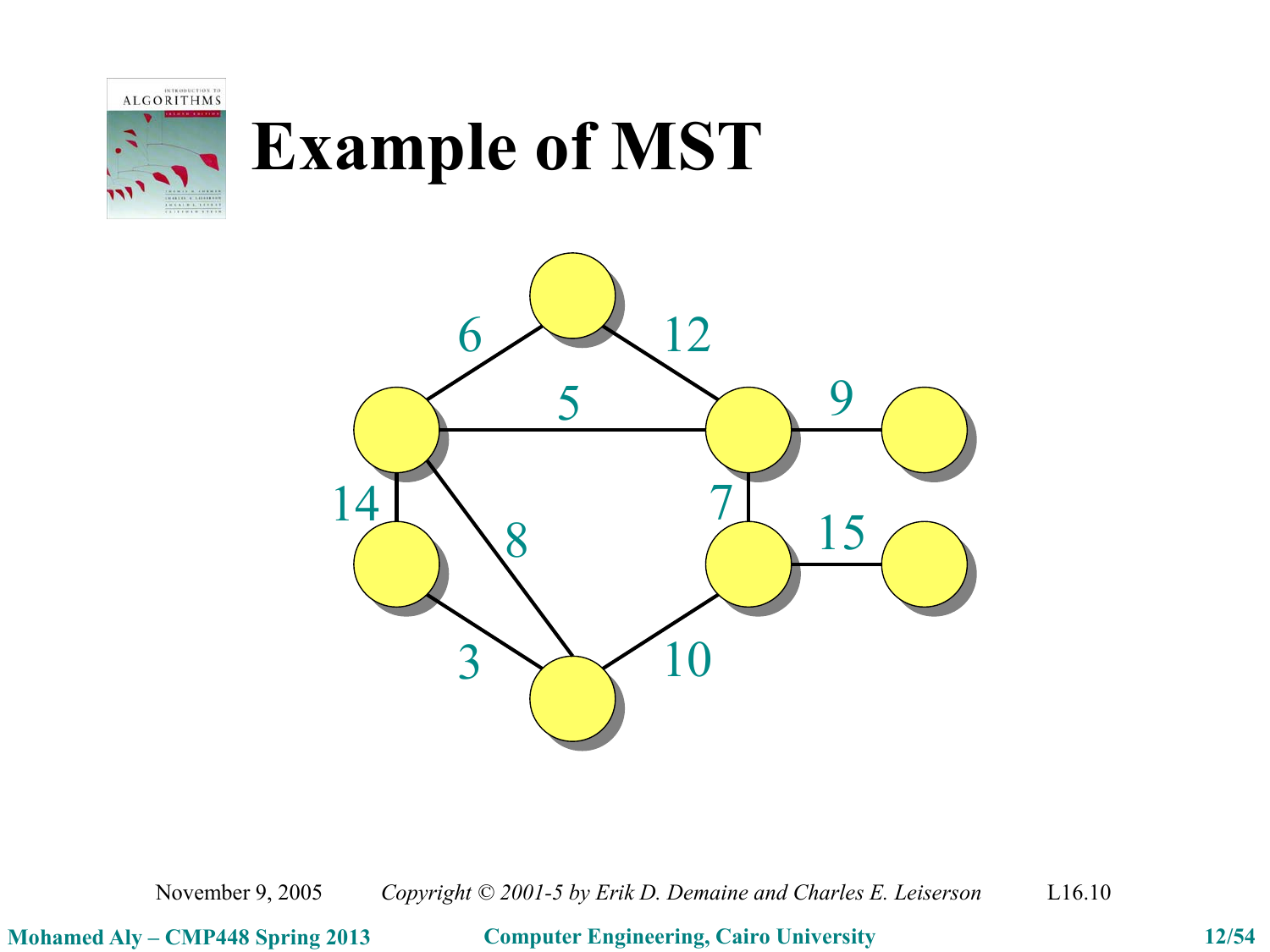

# **Example of MST**



November 9, 2005 *Copyright © 2001-5 by Erik D. Demaine and Charles E. Leiserson* L16.11

**Mohamed Aly – CMP448 Spring 2013 Computer Engineering, Cairo University 13/54**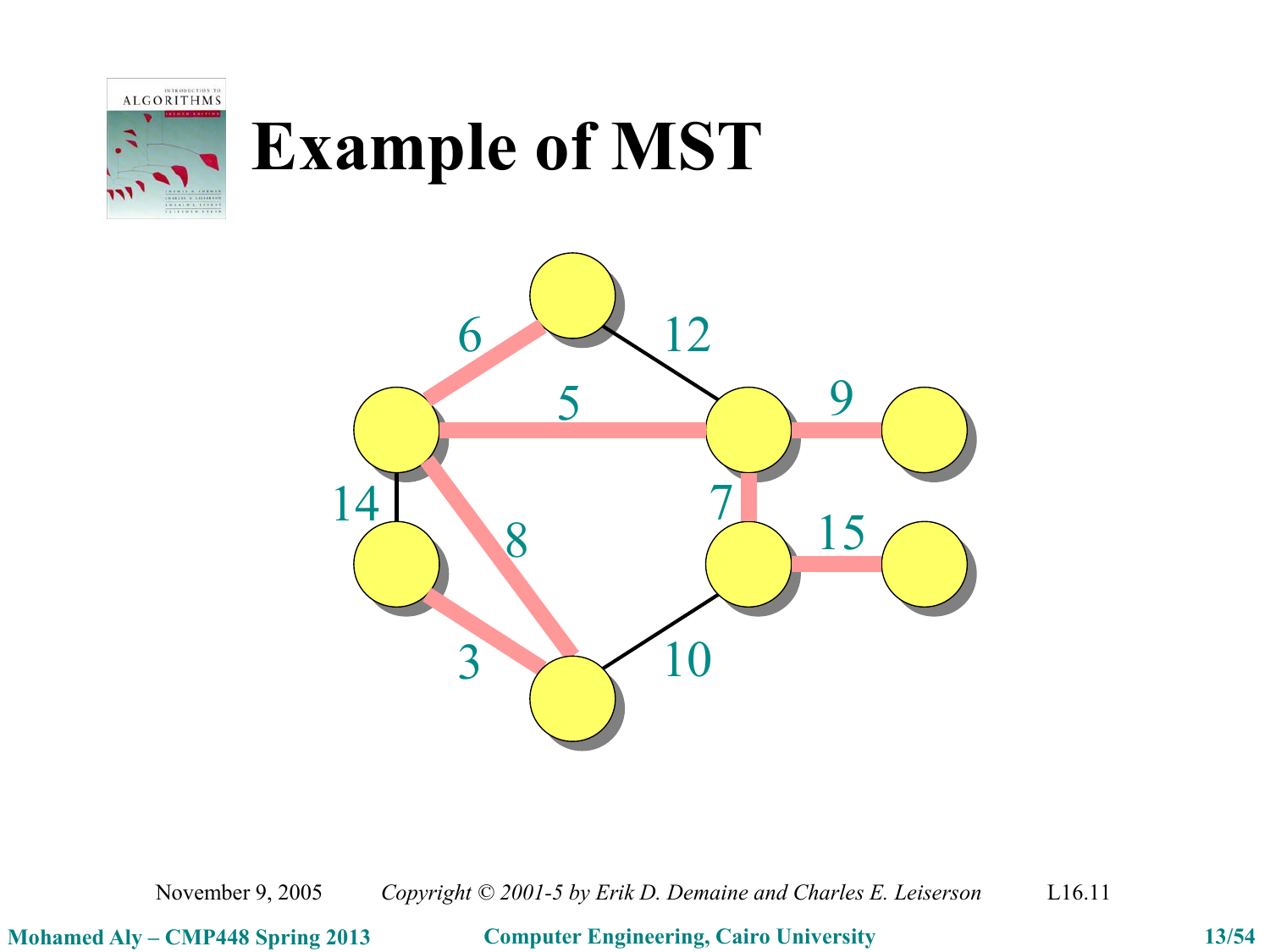

November 9, 2005 *Copyright © 2001-5 by Erik D. Demaine and Charles E. Leiserson* L16.12

**Mohamed Aly – CMP448 Spring 2013 Computer Engineering, Cairo University 14/54**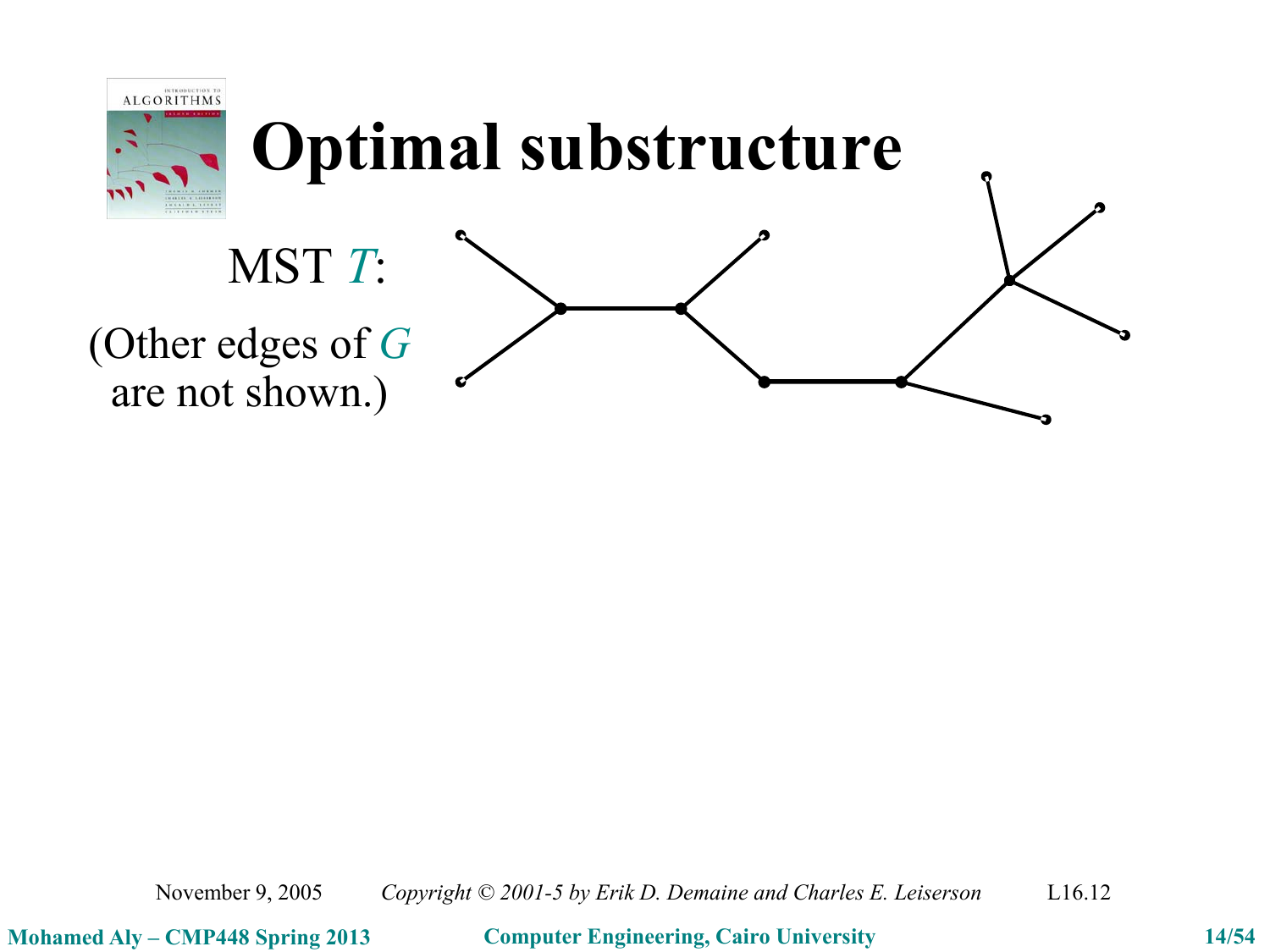

Remove any edge  $(u, v) \in T$ .

November 9, 2005 *Copyright © 2001-5 by Erik D. Demaine and Charles E. Leiserson* L16.13

**Mohamed Aly – CMP448 Spring 2013 Computer Engineering, Cairo University 15/54**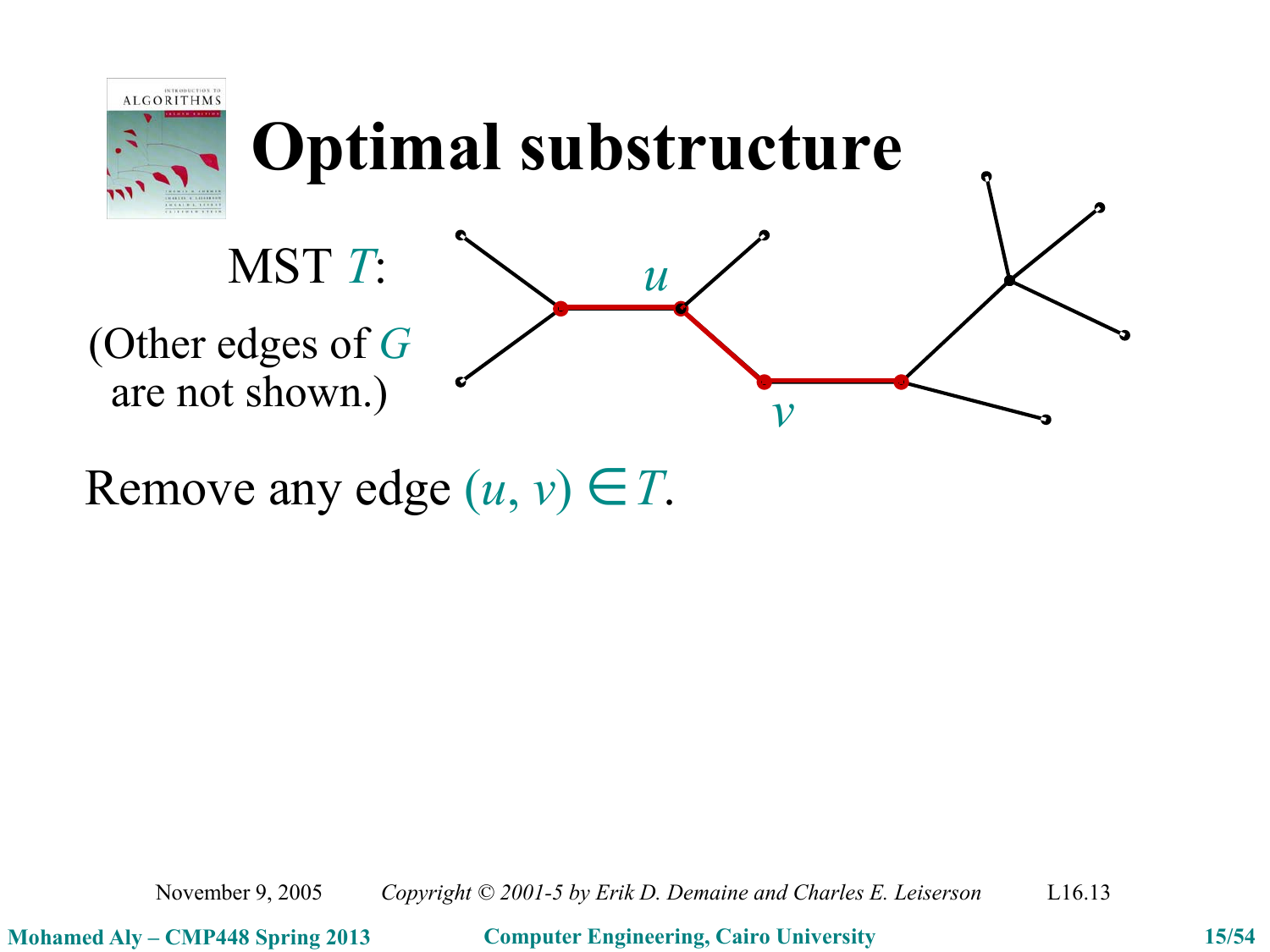

Remove any edge  $(u, v) \in T$ .

November 9, 2005 *Copyright © 2001-5 by Erik D. Demaine and Charles E. Leiserson* L16.14

**Mohamed Aly – CMP448 Spring 2013 Computer Engineering, Cairo University 16/54**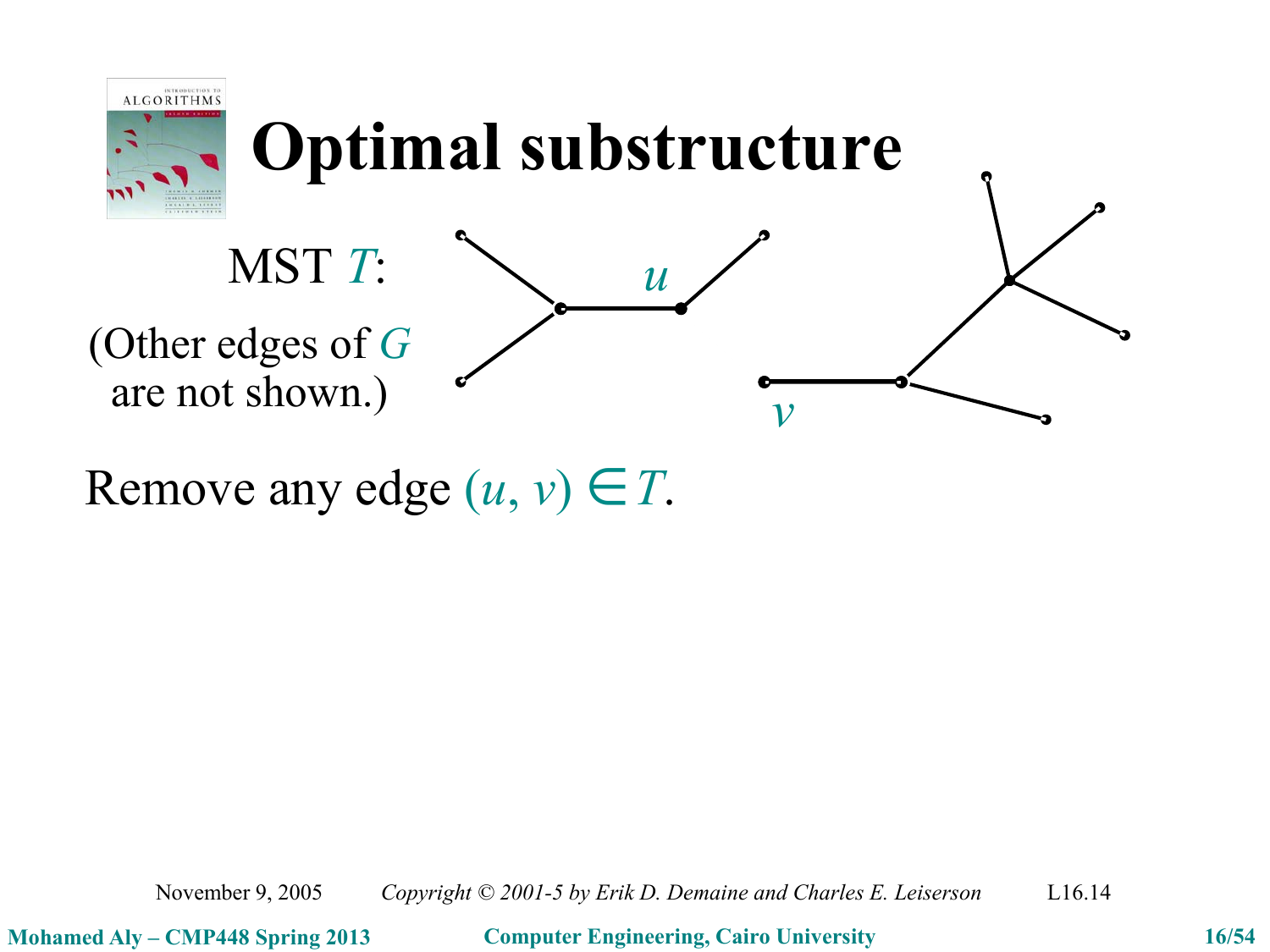

Remove any edge  $(u, v) \in T$ . Then, *T* is partitioned into two subtrees  $T_1$  and  $T_2$ .

November 9, 2005 *Copyright © 2001-5 by Erik D. Demaine and Charles E. Leiserson* L16.15

**Mohamed Aly – CMP448 Spring 2013 Computer Engineering, Cairo University 17/54**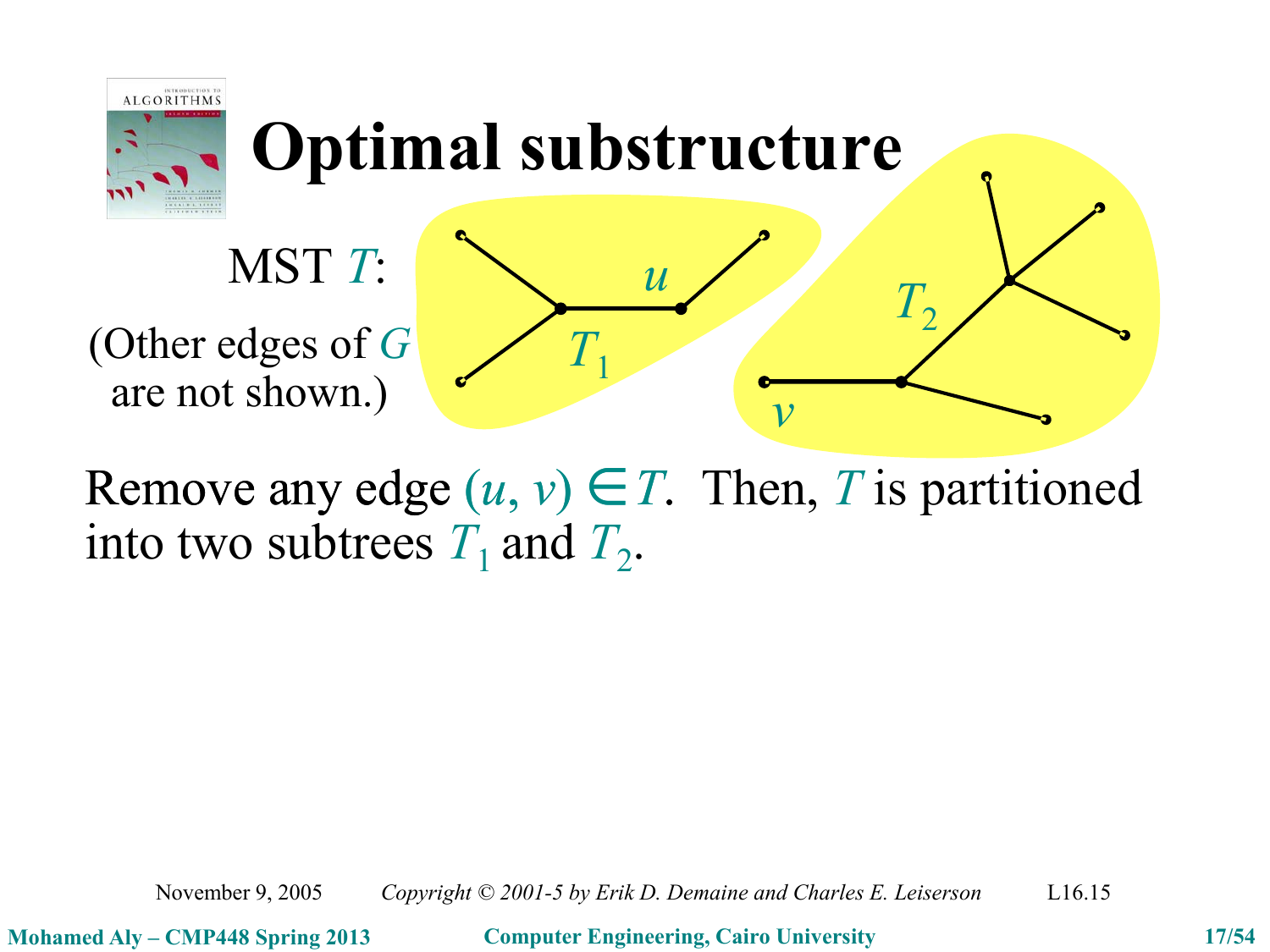



Remove any edge  $(u, v) \in T$ . Then, *T* is partitioned into two subtrees  $T_1$  and  $T_2$ .

**Theorem.** The subtree  $T_1$  is an MST of  $G_1 = (V_1, E_1)$ , the subgraph of  $G$  *induced* by the vertices of  $T_1$ :

$$
V_1 = \text{vertices of } T_1,
$$
  
\n
$$
E_1 = \{ (x, y) \in E : x, y \in V_1 \}.
$$

Similarly for  $T_2$ .

November 9, 2005 *Copyright © 2001-5 by Erik D. Demaine and Charles E. Leiserson* L16.16

**Mohamed Aly – CMP448 Spring 2013 Computer Engineering, Cairo University 18/54**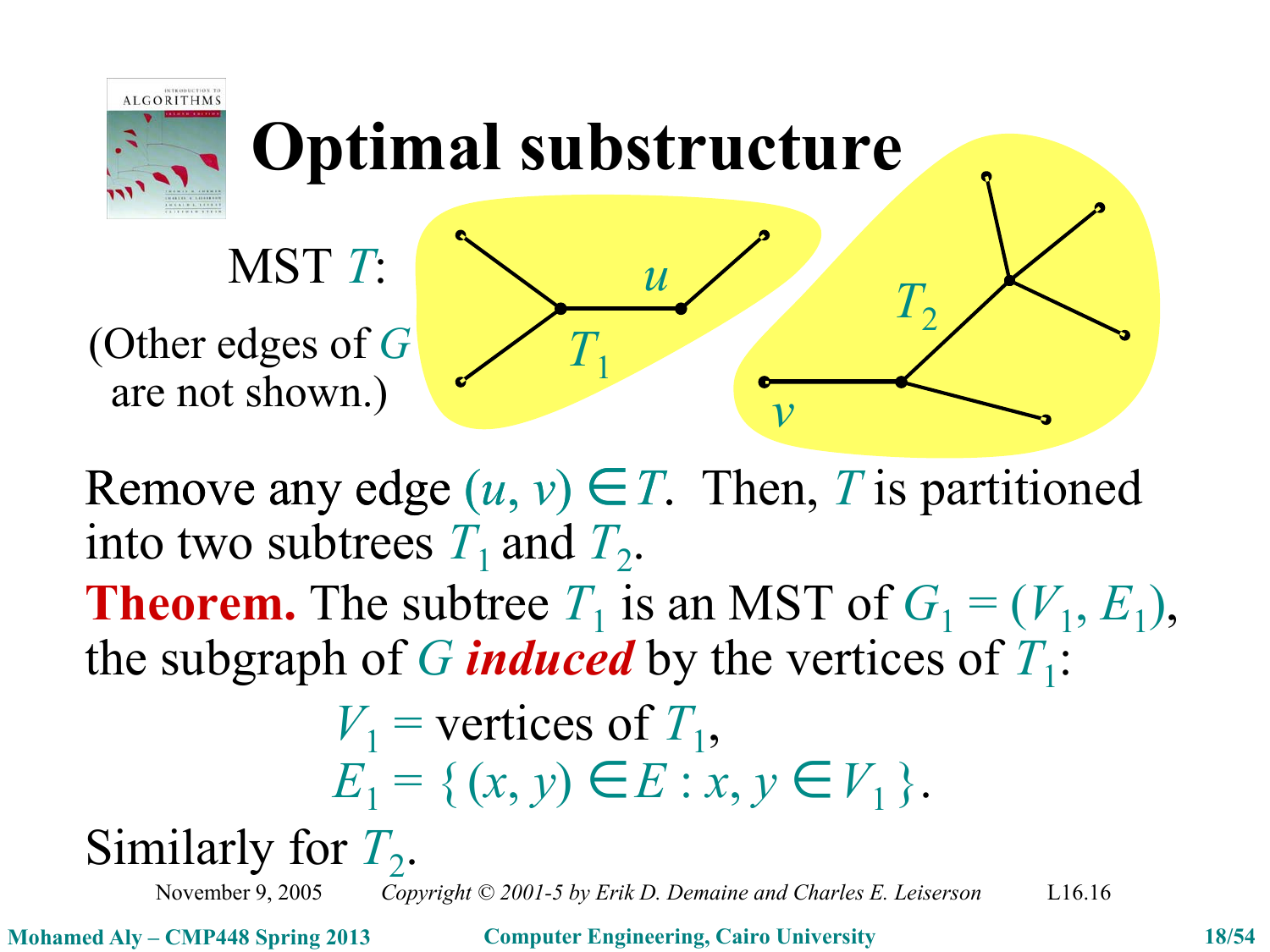

#### **Proof of optimal substructure**

*Proof.* Cut and paste:

 $w(T) = w(u, v) + w(T_1) + w(T_2).$ 

If  $T_1'$  were a lower-weight spanning tree than  $T_1$  for *G*<sub>1</sub>, then *T*<sup>′</sup> = {(*u*, *v*)} ∪ *T*<sub>1</sub><sup>′</sup> ∪ *T*<sub>2</sub> would be a lower-weight spanning tree than *T* for *G*.

November 9, 2005 *Copyright © 2001-5 by Erik D. Demaine and Charles E. Leiserson* L16.17

**Mohamed Aly – CMP448 Spring 2013 Computer Engineering, Cairo University 19/54**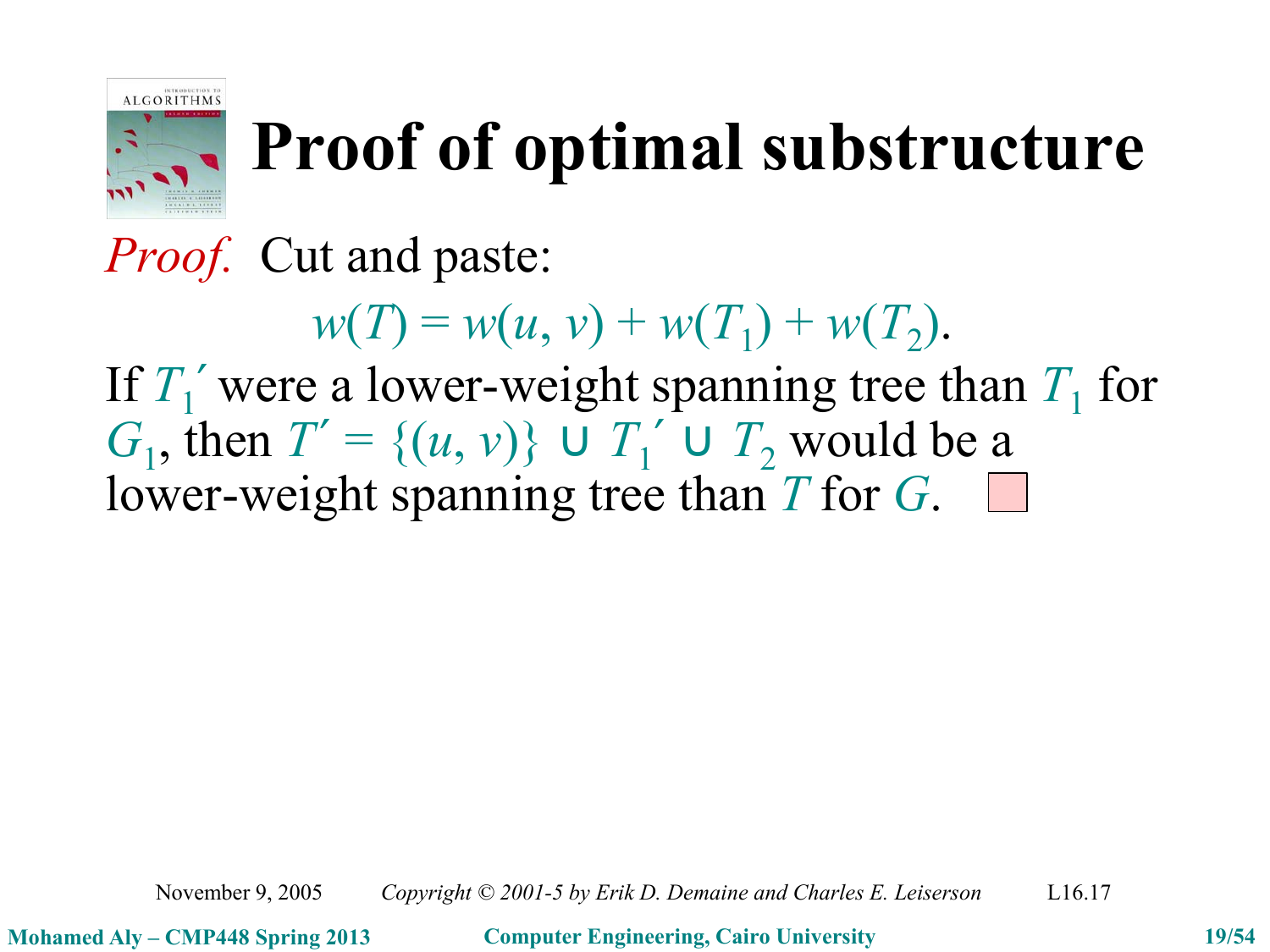

## **Proof of optimal substructure**

*Proof.* Cut and paste:

 $w(T) = w(u, v) + w(T_1) + w(T_2).$ 

If  $T_1'$  were a lower-weight spanning tree than  $T_1$  for *G*<sub>1</sub>, then *T*<sup>′</sup> = {(*u*, *v*)} ∪ *T*<sub>1</sub><sup>′</sup> ∪ *T*<sub>2</sub> would be a lower-weight spanning tree than *T* for *G*.

Do we also have overlapping subproblems? •Yes.

November 9, 2005 *Copyright © 2001-5 by Erik D. Demaine and Charles E. Leiserson* L16.18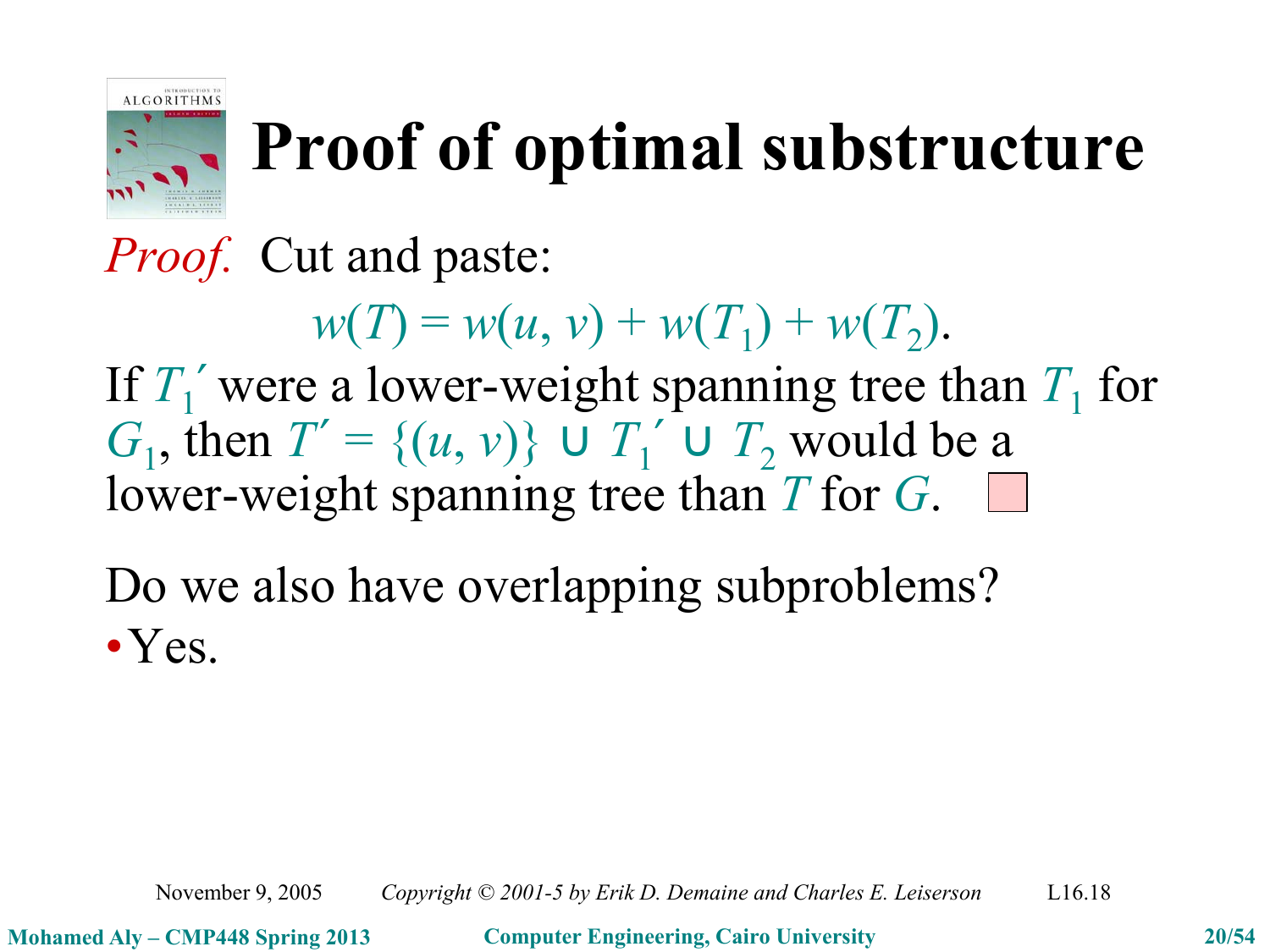

## **Proof of optimal substructure**

*Proof.* Cut and paste:

 $w(T) = w(u, v) + w(T_1) + w(T_2).$ 

If  $T_1'$  were a lower-weight spanning tree than  $T_1$  for *G*<sub>1</sub>, then *T*<sup>′</sup> = {(*u*, *v*)} ∪ *T*<sub>1</sub><sup>′</sup> ∪ *T*<sub>2</sub> would be a lower-weight spanning tree than *T* for *G*.

Do we also have overlapping subproblems?

• Yes.

Great, then dynamic programming may work! •Yes, but MST exhibits another powerful property which leads to an even more efficient algorithm.

November 9, 2005 *Copyright © 2001-5 by Erik D. Demaine and Charles E. Leiserson* L16.19

**Mohamed Aly – CMP448 Spring 2013 Computer Engineering, Cairo University 21/54**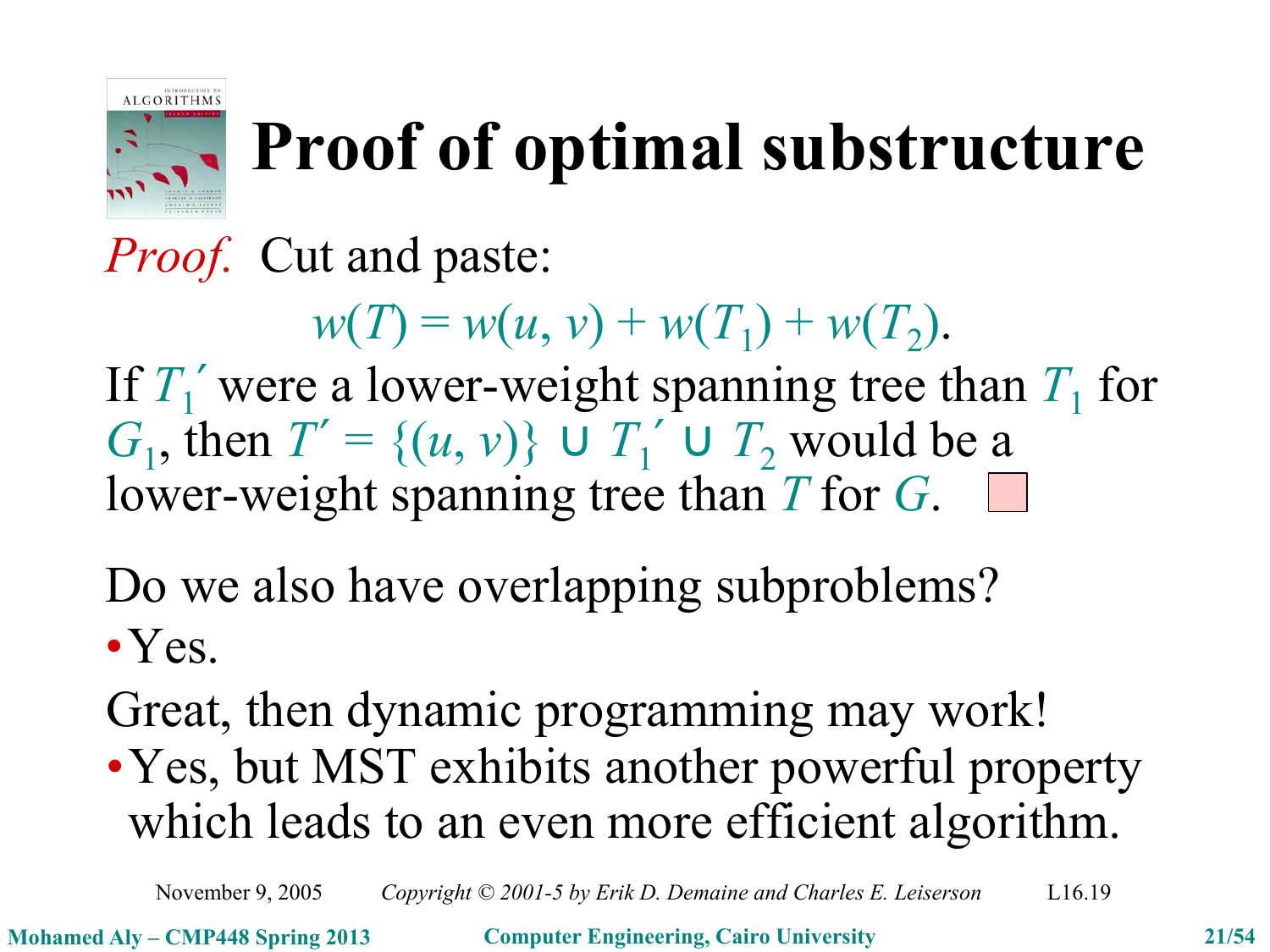

#### **Hallmark for "greedy" algorithms**

*Greedy-choice property A locally optimal choice is globally optimal.*

November 9, 2005 *Copyright © 2001-5 by Erik D. Demaine and Charles E. Leiserson* L16.20

**Mohamed Aly – CMP448 Spring 2013 Computer Engineering, Cairo University 22/54**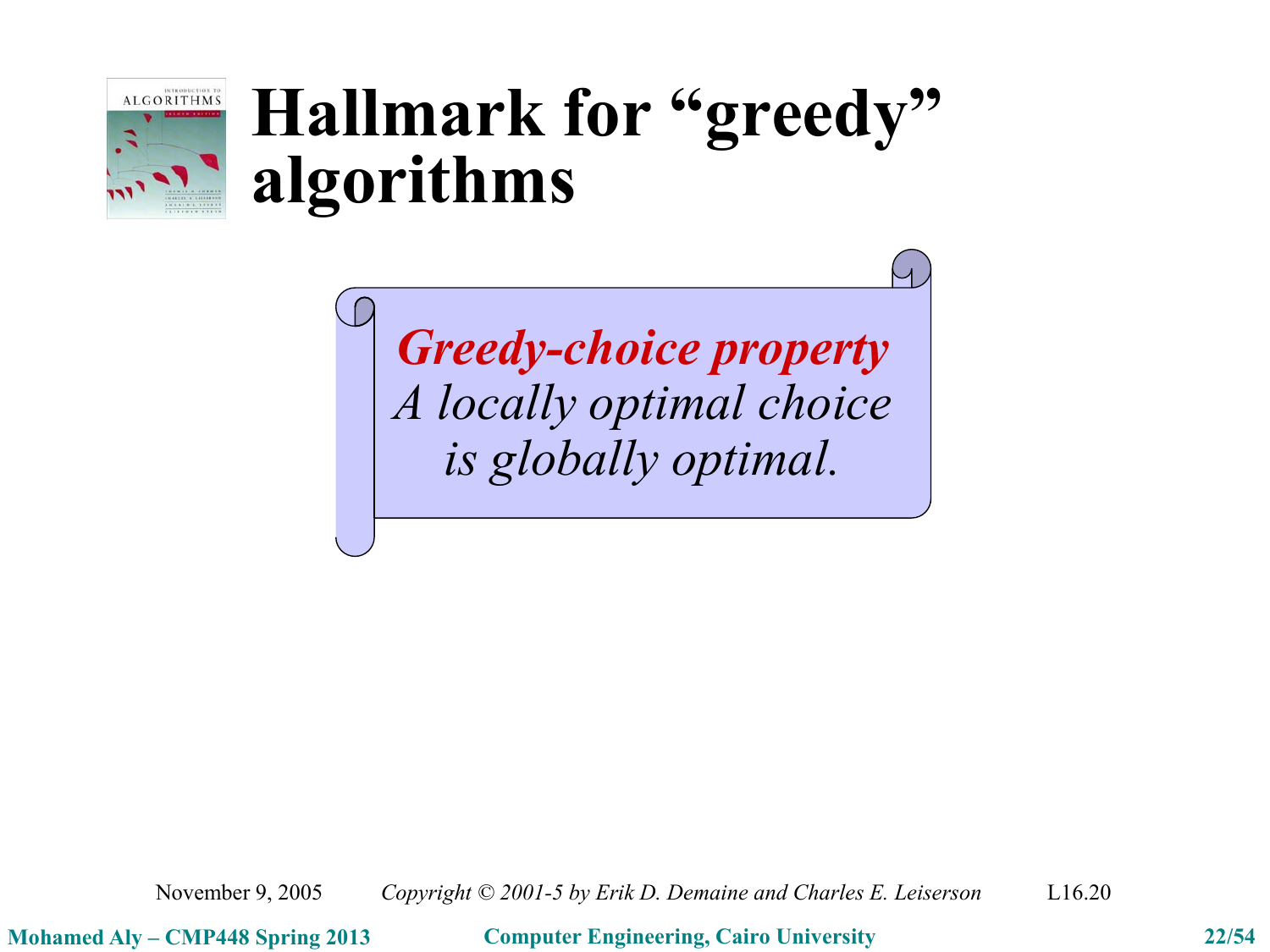

#### **Hallmark for "greedy" algorithms**

*Greedy-choice property A locally optimal choice is globally optimal.*

**Theorem.** Let *T* be the MST of  $G = (V, E)$ , and let  $A \subseteq V$ . Suppose that  $(u, v) \in E$  is the least-weight edge connecting *A* to *V* – *A*. Then,  $(u, v) \in T$ .

November 9, 2005 *Copyright © 2001-5 by Erik D. Demaine and Charles E. Leiserson* L16.21

**Mohamed Aly – CMP448 Spring 2013 Computer Engineering, Cairo University 23/54**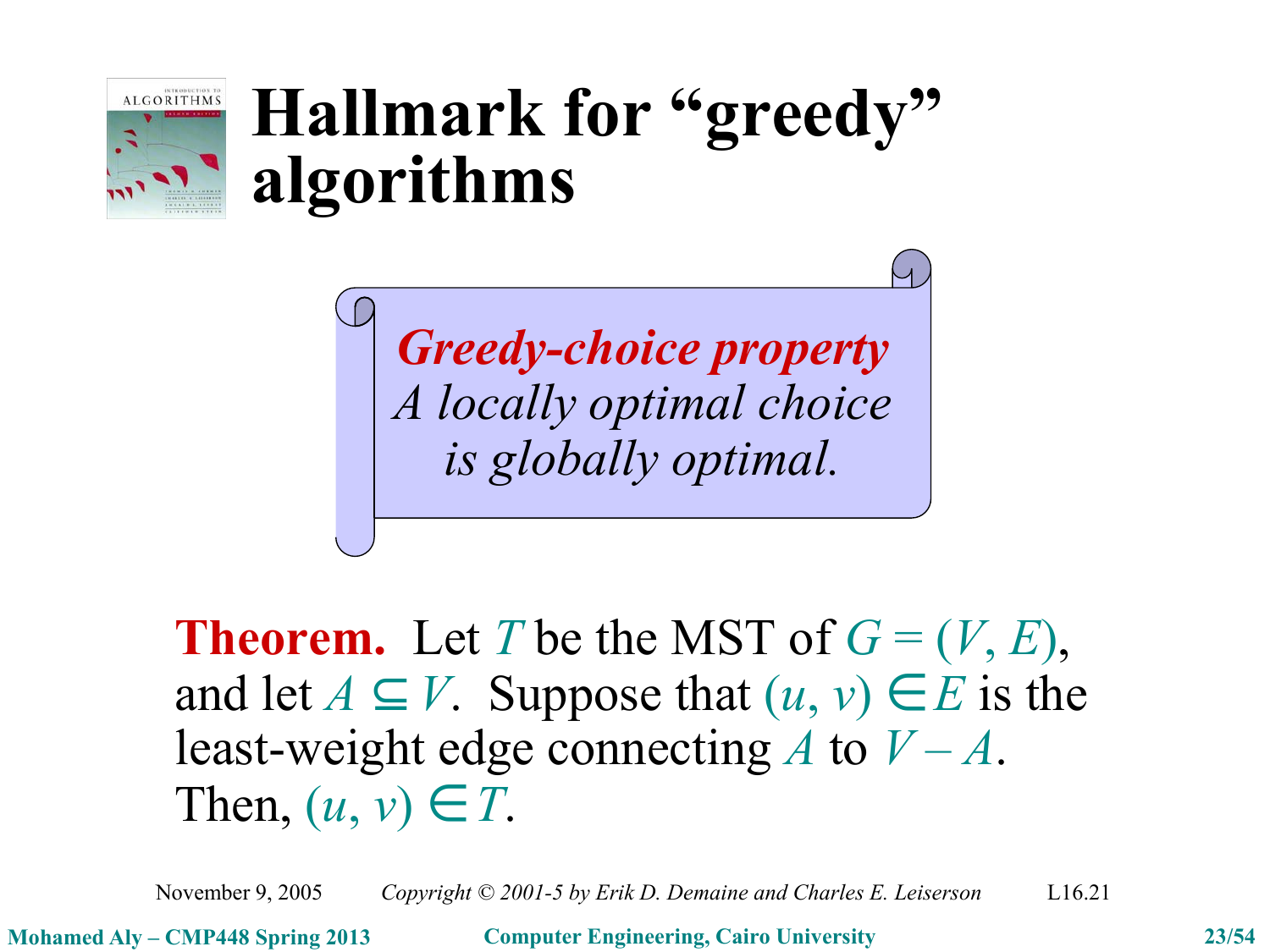



November 9, 2005 *Copyright © 2001-5 by Erik D. Demaine and Charles E. Leiserson* L16.22

**Mohamed Aly – CMP448 Spring 2013 Computer Engineering, Cairo University 24/54**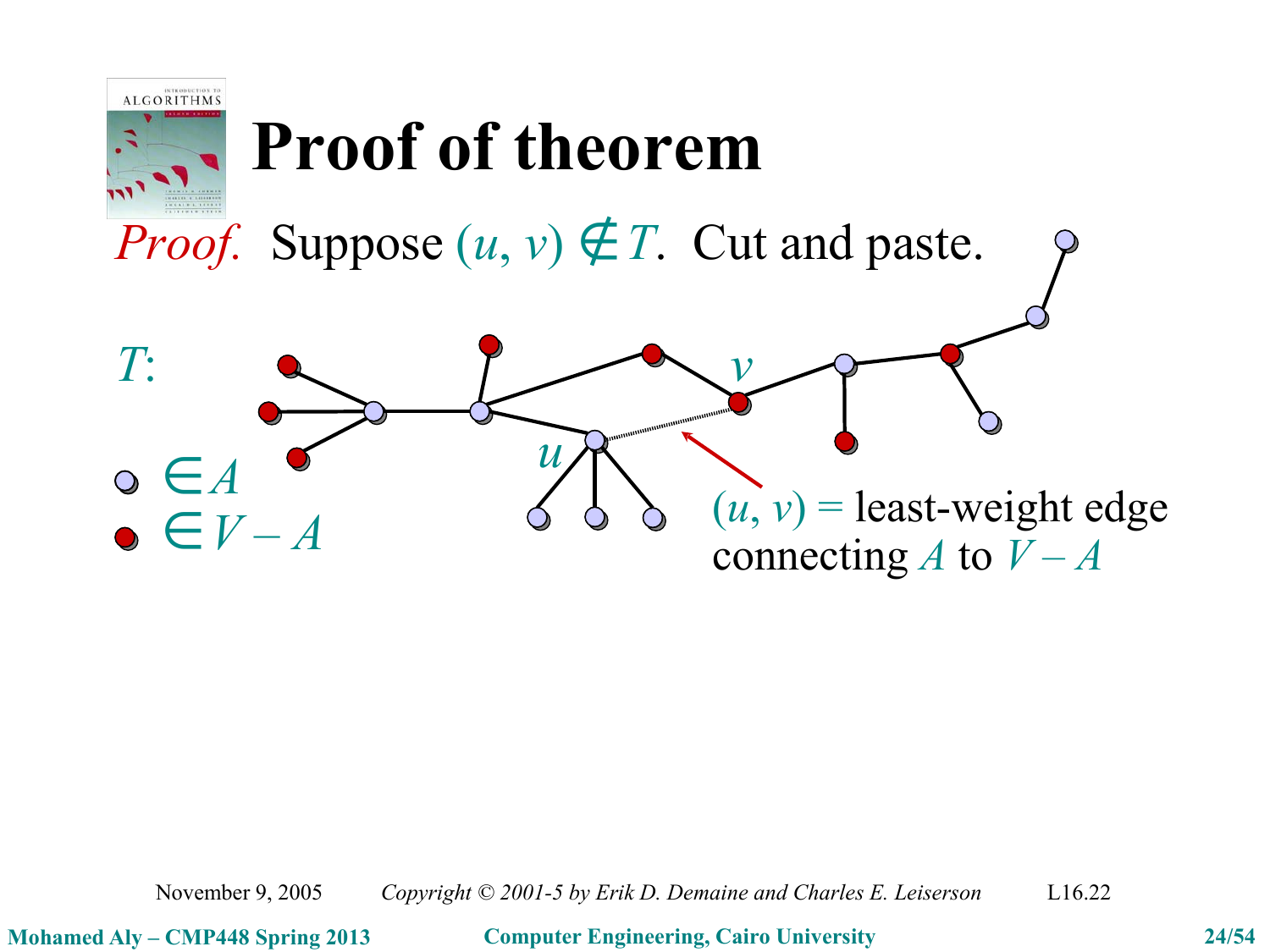

*Proof.* Suppose  $(u, v) \notin T$ . Cut and paste.



Consider the unique simple path from *u* to *v* in *T*.

November 9, 2005 *Copyright © 2001-5 by Erik D. Demaine and Charles E. Leiserson* L16.23

**Mohamed Aly – CMP448 Spring 2013 Computer Engineering, Cairo University 25/54**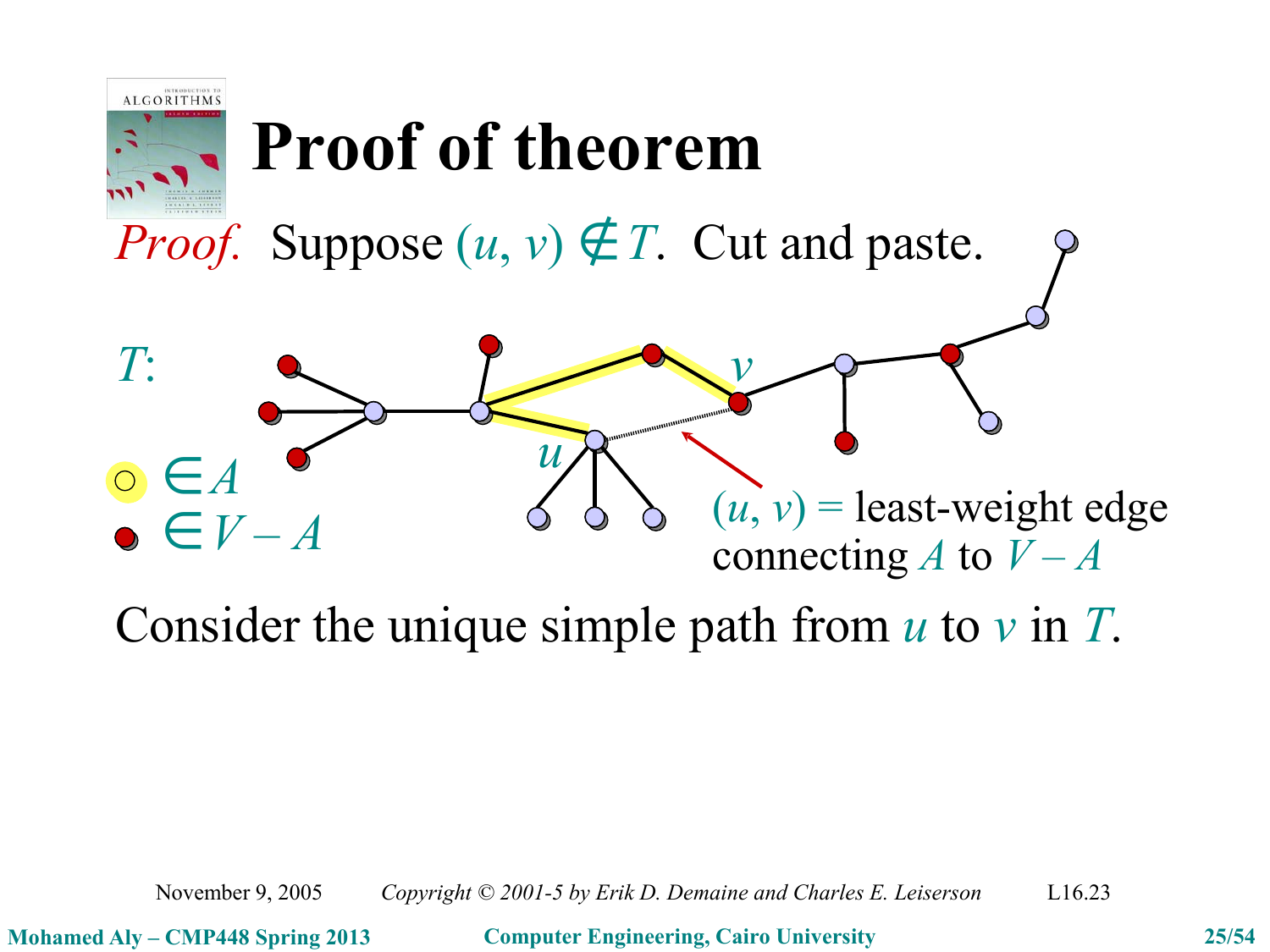

*Proof.* Suppose  $(u, v) \notin T$ . Cut and paste.



Consider the unique simple path from *u* to *v* in *T*. Swap (*u*, *v*) with the first edge on this path that connects a vertex in  $A$  to a vertex in  $V - A$ .

November 9, 2005 *Copyright © 2001-5 by Erik D. Demaine and Charles E. Leiserson* L16.24

**Mohamed Aly – CMP448 Spring 2013 Computer Engineering, Cairo University 26/54**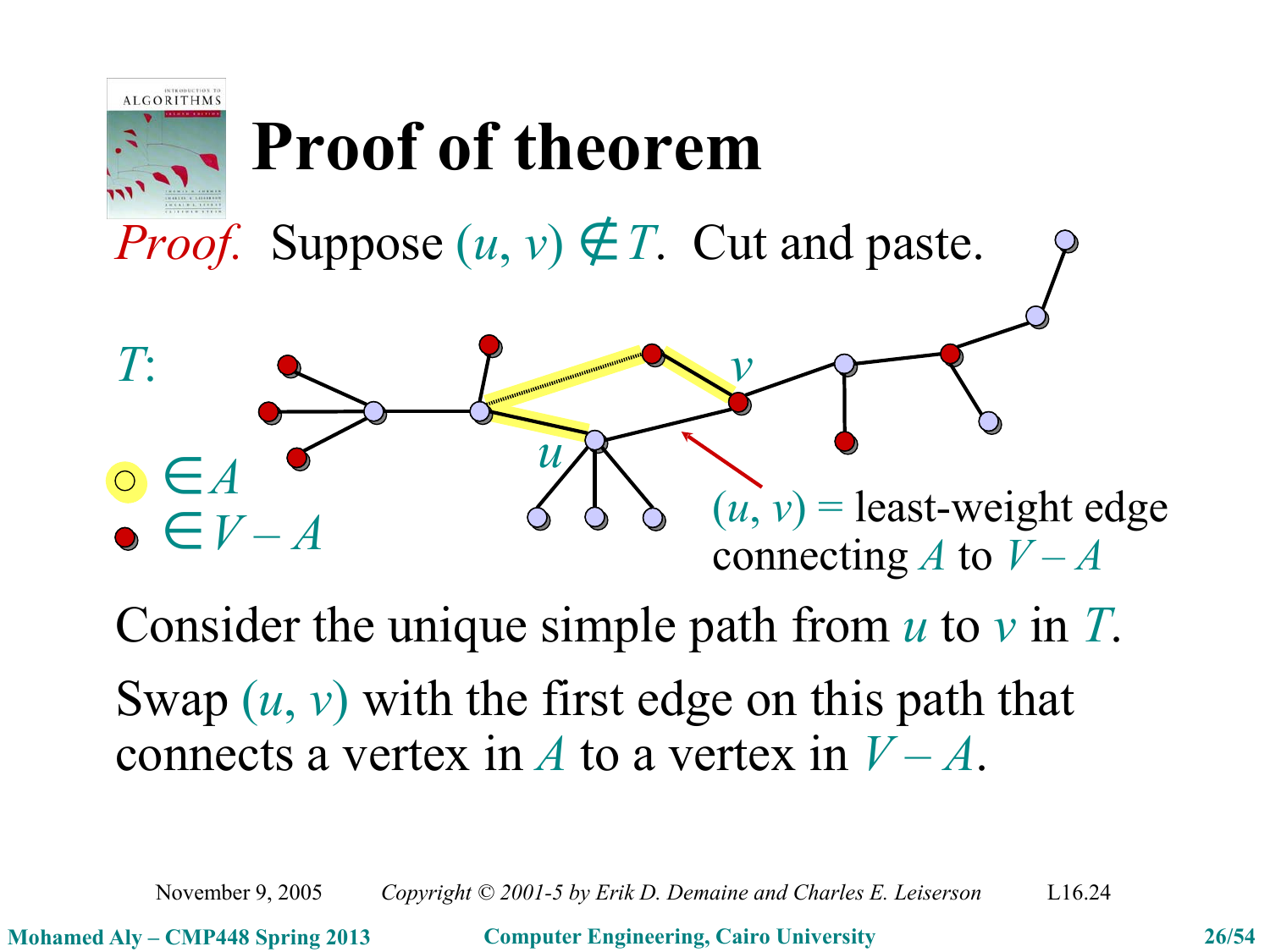

*Proof.* Suppose  $(u, v) \notin T$ . Cut and paste.



Consider the unique simple path from *u* to *v* in *T*. Swap (*u*, *v*) with the first edge on this path that connects a vertex in *A* to a vertex in  $V - A$ .

A lighter-weight spanning tree than *T* results.

November 9, 2005 *Copyright © 2001-5 by Erik D. Demaine and Charles E. Leiserson* L16.25

**Mohamed Aly – CMP448 Spring 2013 Computer Engineering, Cairo University 27/54**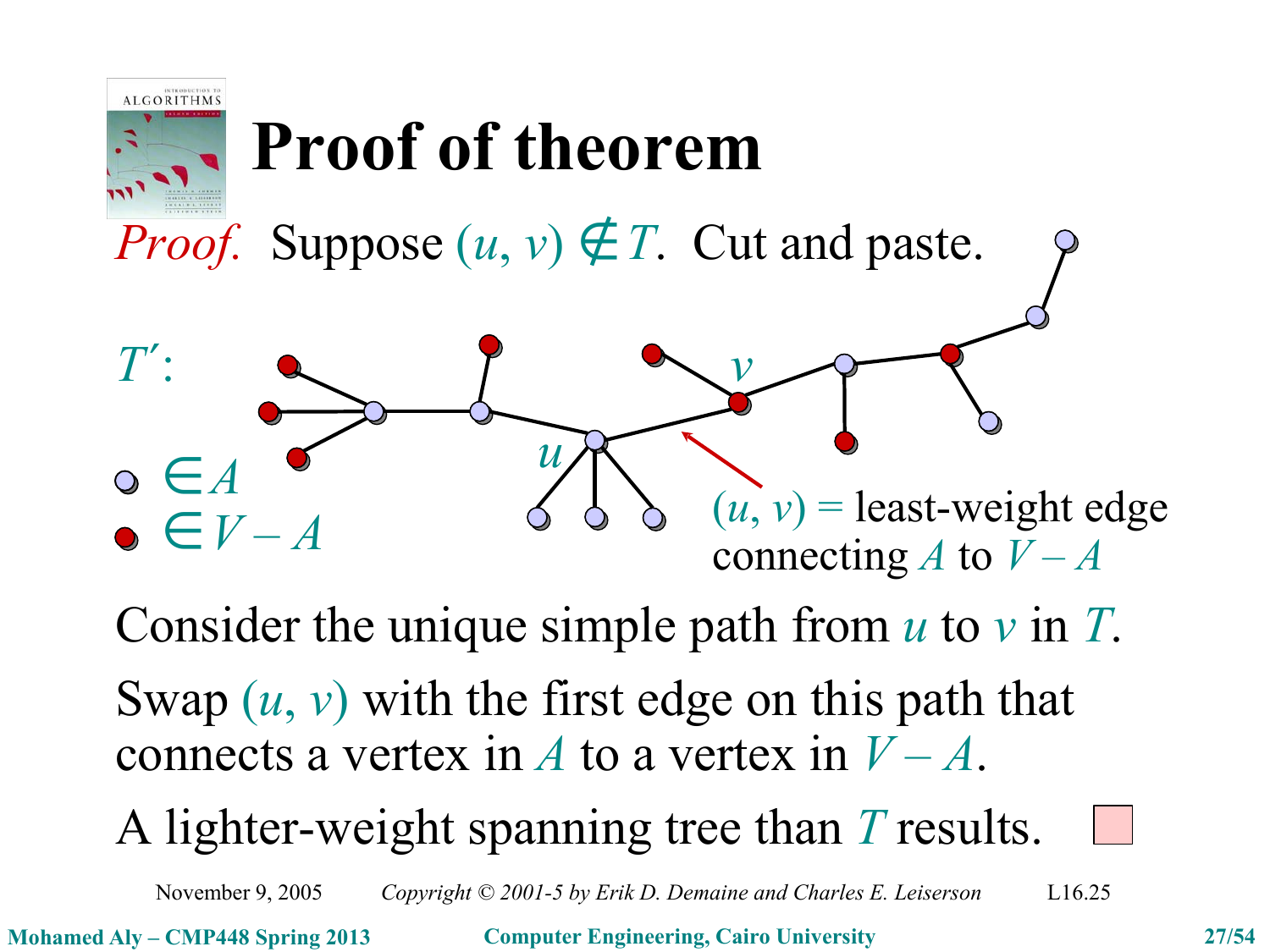

# **Prim's algorithm**

November 9, 2005 *Copyright © 2001-5 by Erik D. Demaine and Charles E. Leiserson* L16.26 **IDEA:** Maintain  $V - A$  as a priority queue *Q*. Key each vertex in *Q* with the weight of the leastweight edge connecting it to a vertex in *A*.  $Q \leftarrow V$  $key[v] \leftarrow \infty$  for all  $v \in V$  $key[s] \leftarrow 0$  for some arbitrary  $s \in V$ **while**  $Q \neq \emptyset$ **do**  $u \leftarrow \text{EXTRACT-MIN}(Q)$ **for** each  $v \in Adj[u]$ **do** if  $v \in Q$  and  $w(u, v) \leq \frac{key[v]}{v}$ **then**  $key[v] \leftarrow w(u, v)$  ► DECREASE-KEY  $\pi[\nu] \leftarrow u$ At the end,  $\{(v, \pi[v])\}$  forms the MST.

**Mohamed Aly – CMP448 Spring 2013 Computer Engineering, Cairo University 28/54**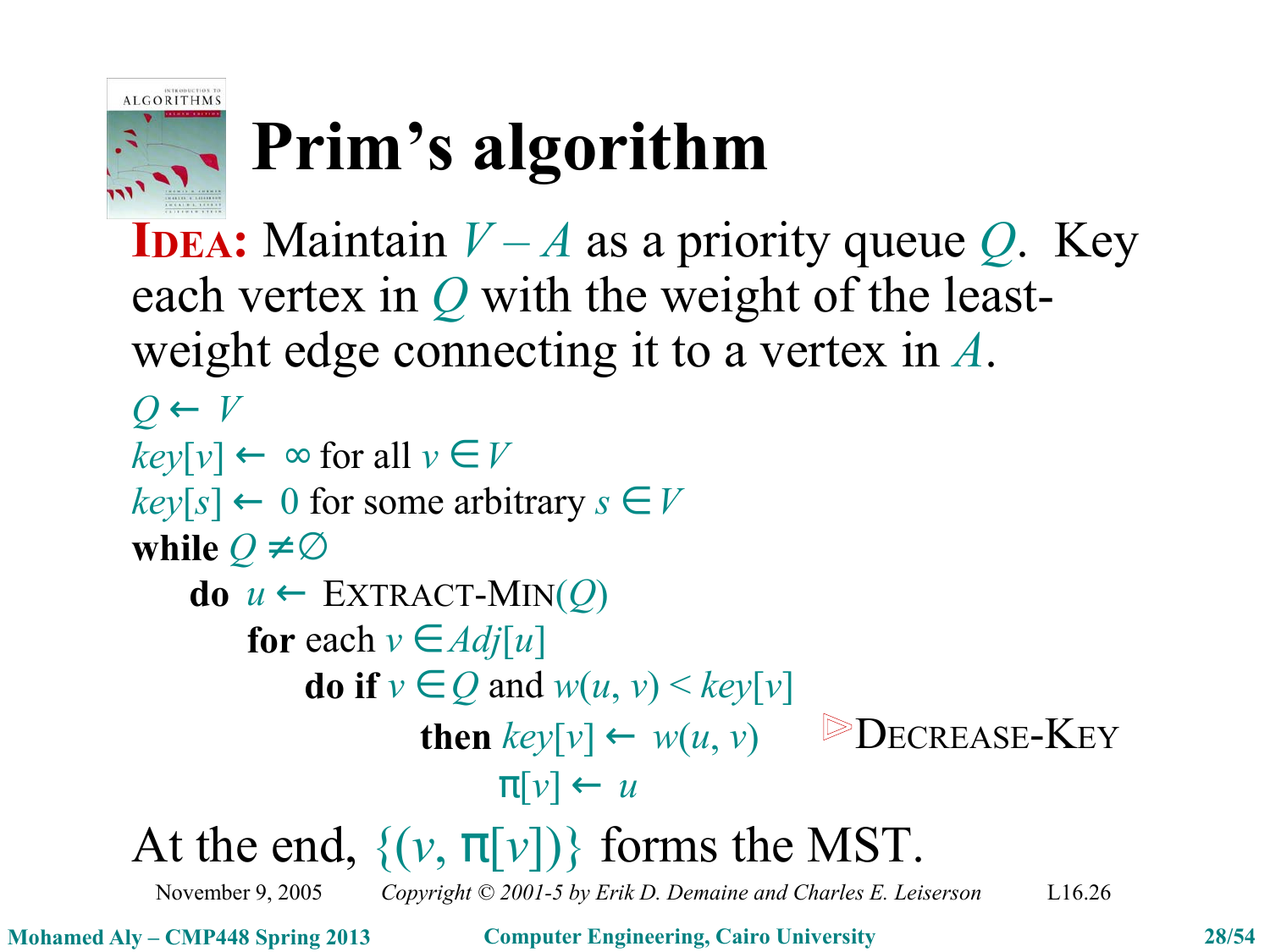



November 9, 2005 *Copyright © 2001-5 by Erik D. Demaine and Charles E. Leiserson* L16.27

**Mohamed Aly – CMP448 Spring 2013 Computer Engineering, Cairo University 29/54**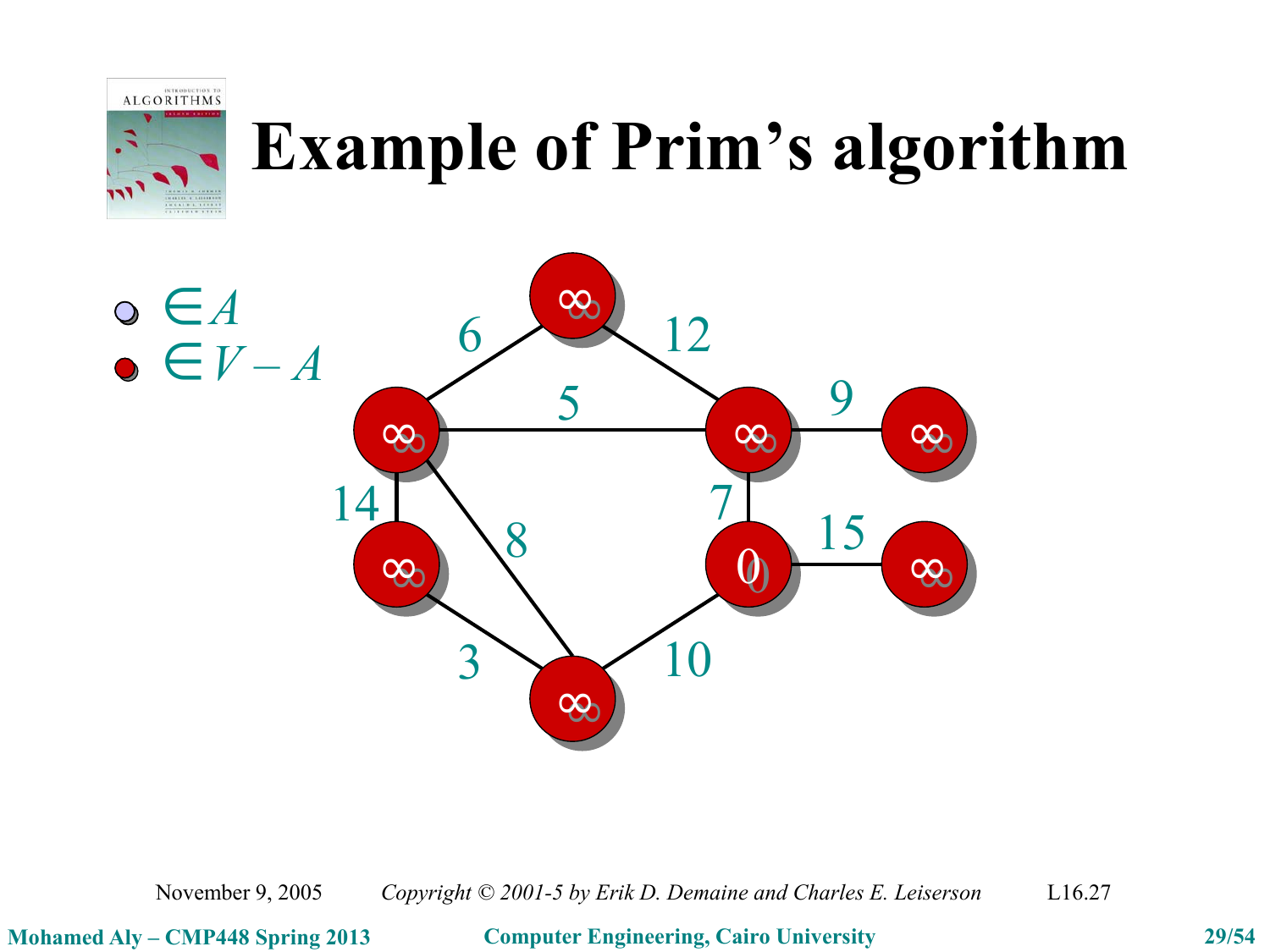



November 9, 2005 *Copyright © 2001-5 by Erik D. Demaine and Charles E. Leiserson* L16.28

**Mohamed Aly – CMP448 Spring 2013 Computer Engineering, Cairo University 30/54**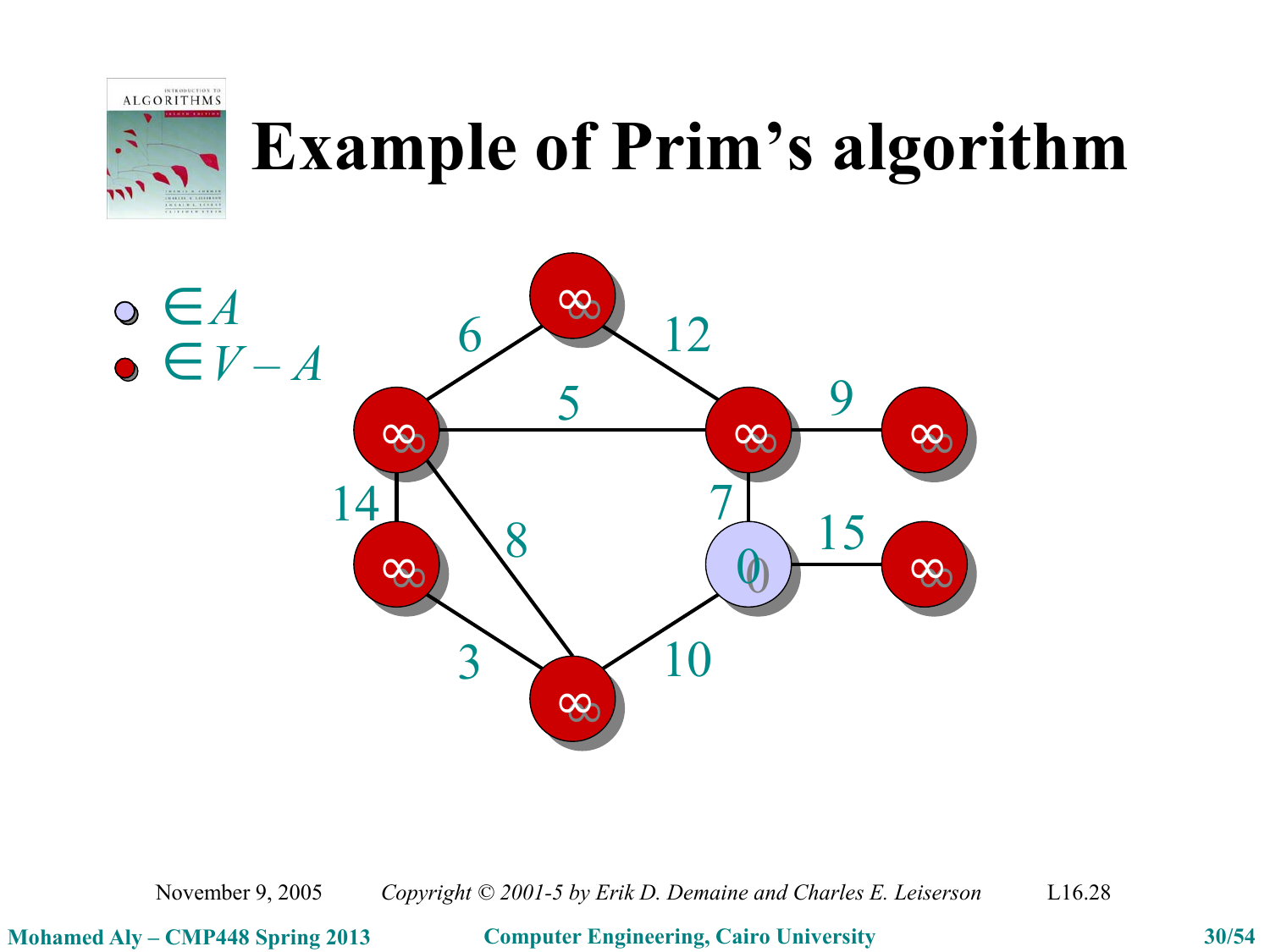



November 9, 2005 *Copyright © 2001-5 by Erik D. Demaine and Charles E. Leiserson* L16.29

**Mohamed Aly – CMP448 Spring 2013 Computer Engineering, Cairo University 31/54**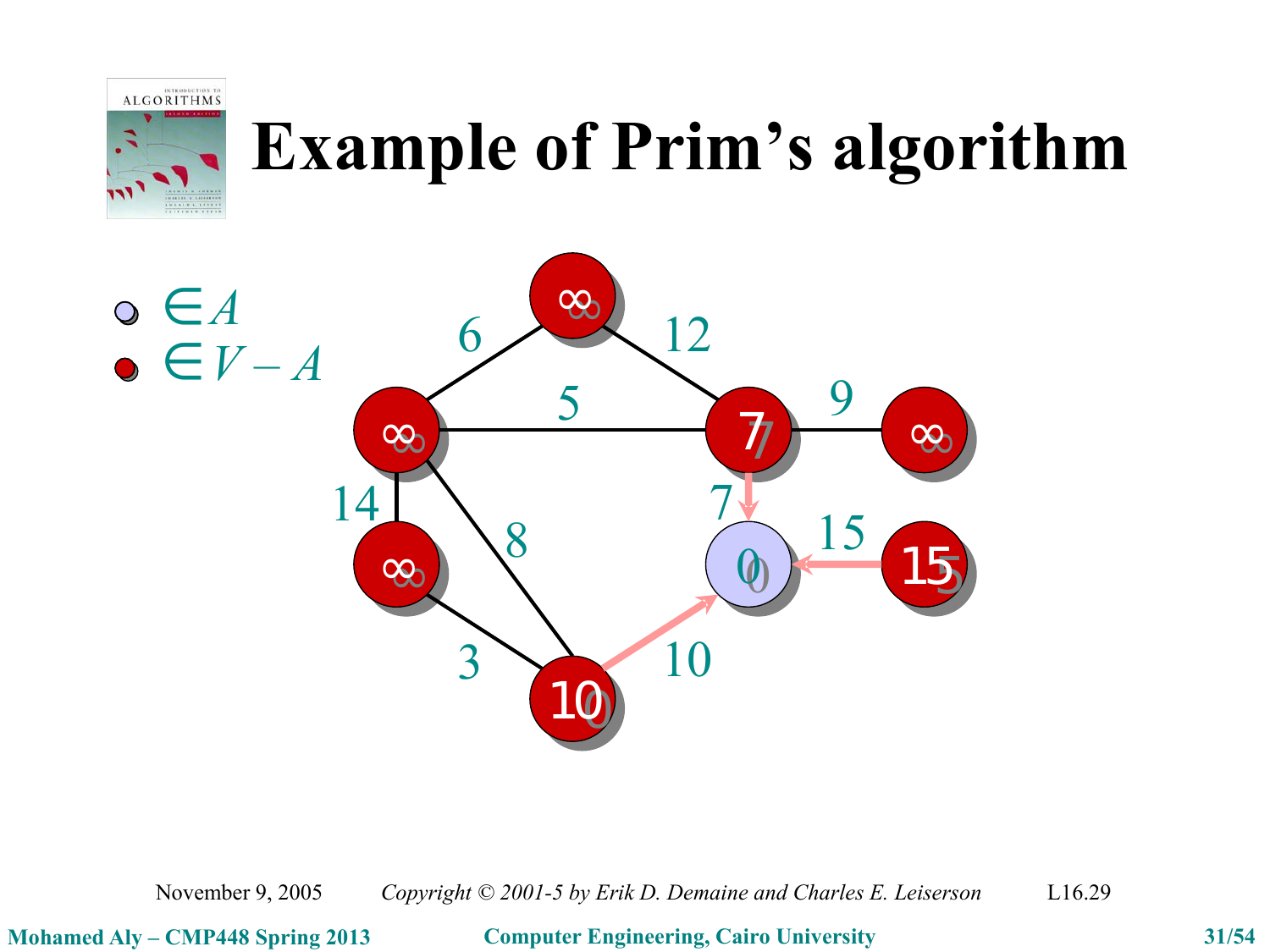



November 9, 2005 *Copyright © 2001-5 by Erik D. Demaine and Charles E. Leiserson* L16.30

**Mohamed Aly – CMP448 Spring 2013 Computer Engineering, Cairo University 32/54**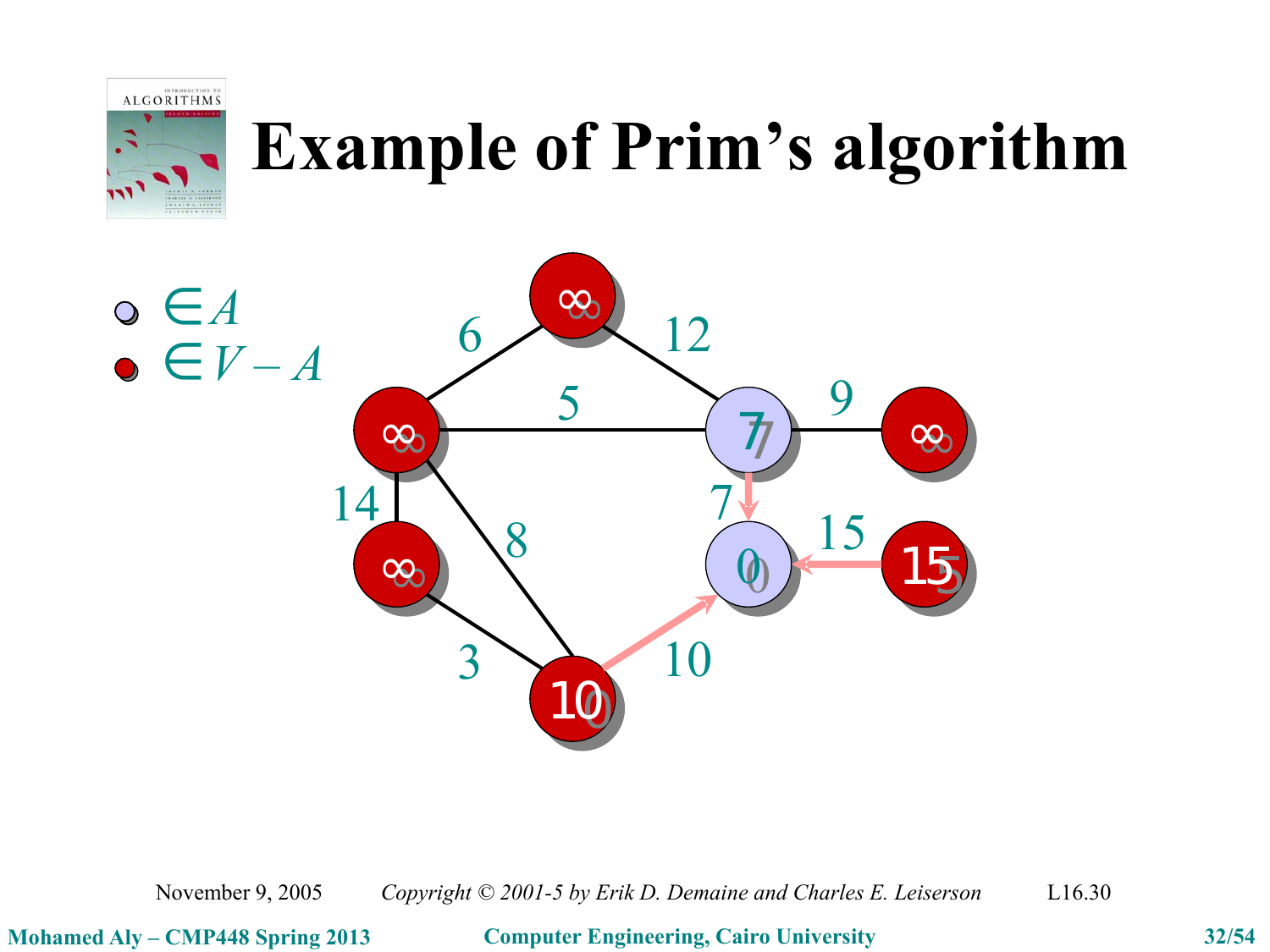



November 9, 2005 *Copyright © 2001-5 by Erik D. Demaine and Charles E. Leiserson* L16.31

**Mohamed Aly – CMP448 Spring 2013 Computer Engineering, Cairo University 33/54**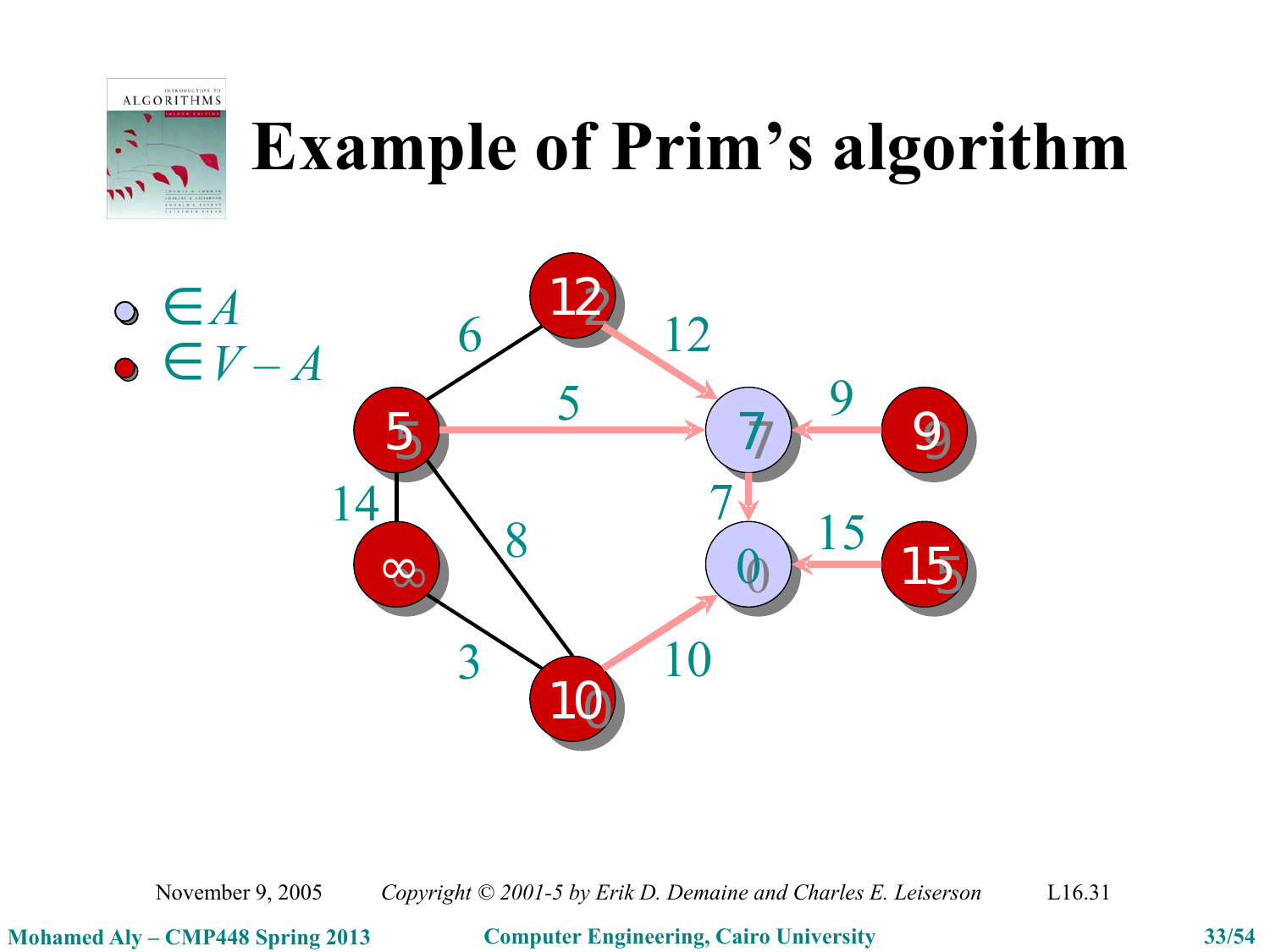



November 9, 2005 *Copyright © 2001-5 by Erik D. Demaine and Charles E. Leiserson* L16.32

**Mohamed Aly – CMP448 Spring 2013 Computer Engineering, Cairo University 34/54**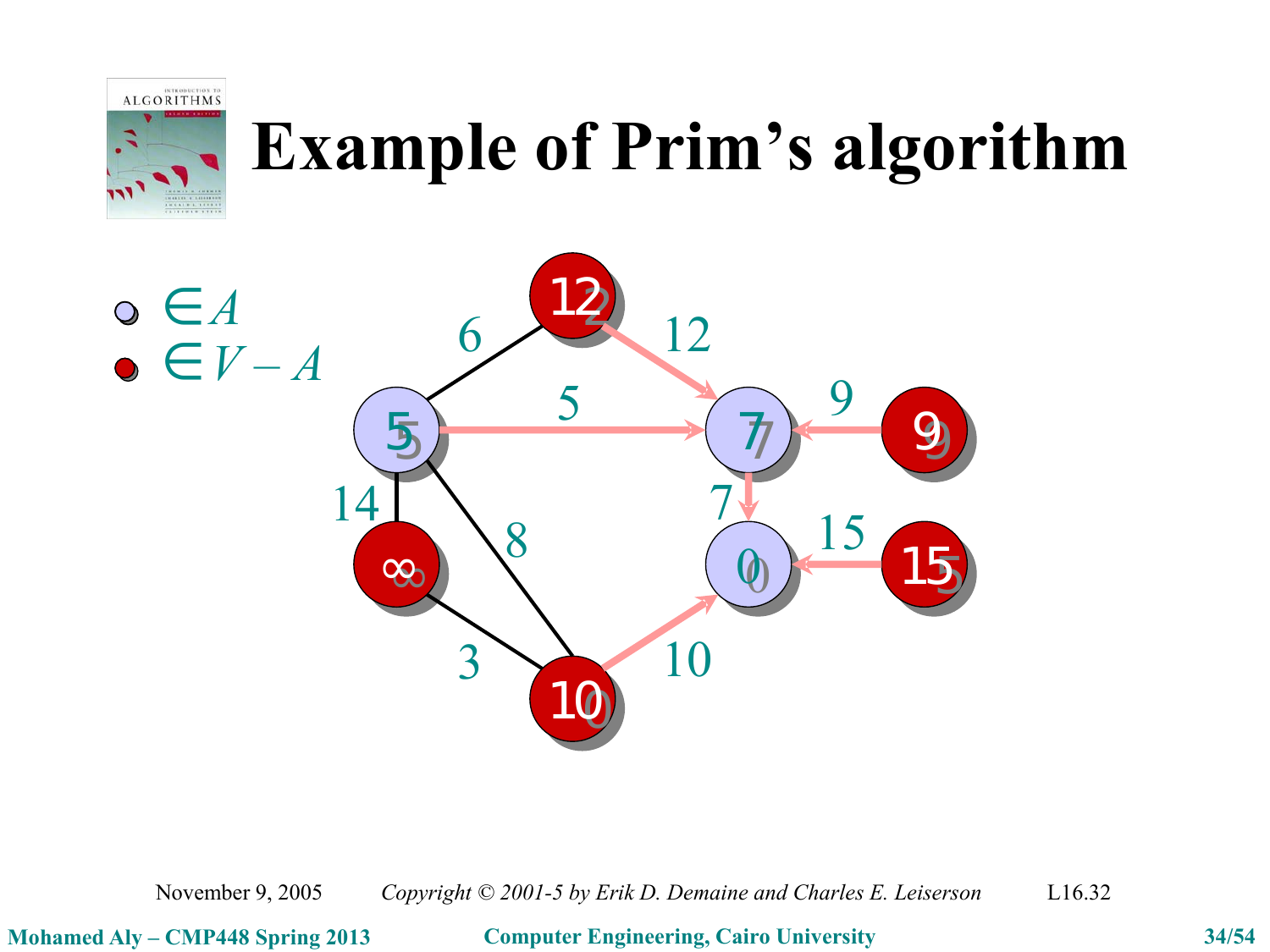



November 9, 2005 *Copyright © 2001-5 by Erik D. Demaine and Charles E. Leiserson* L16.33

**Mohamed Aly – CMP448 Spring 2013 Computer Engineering, Cairo University 35/54**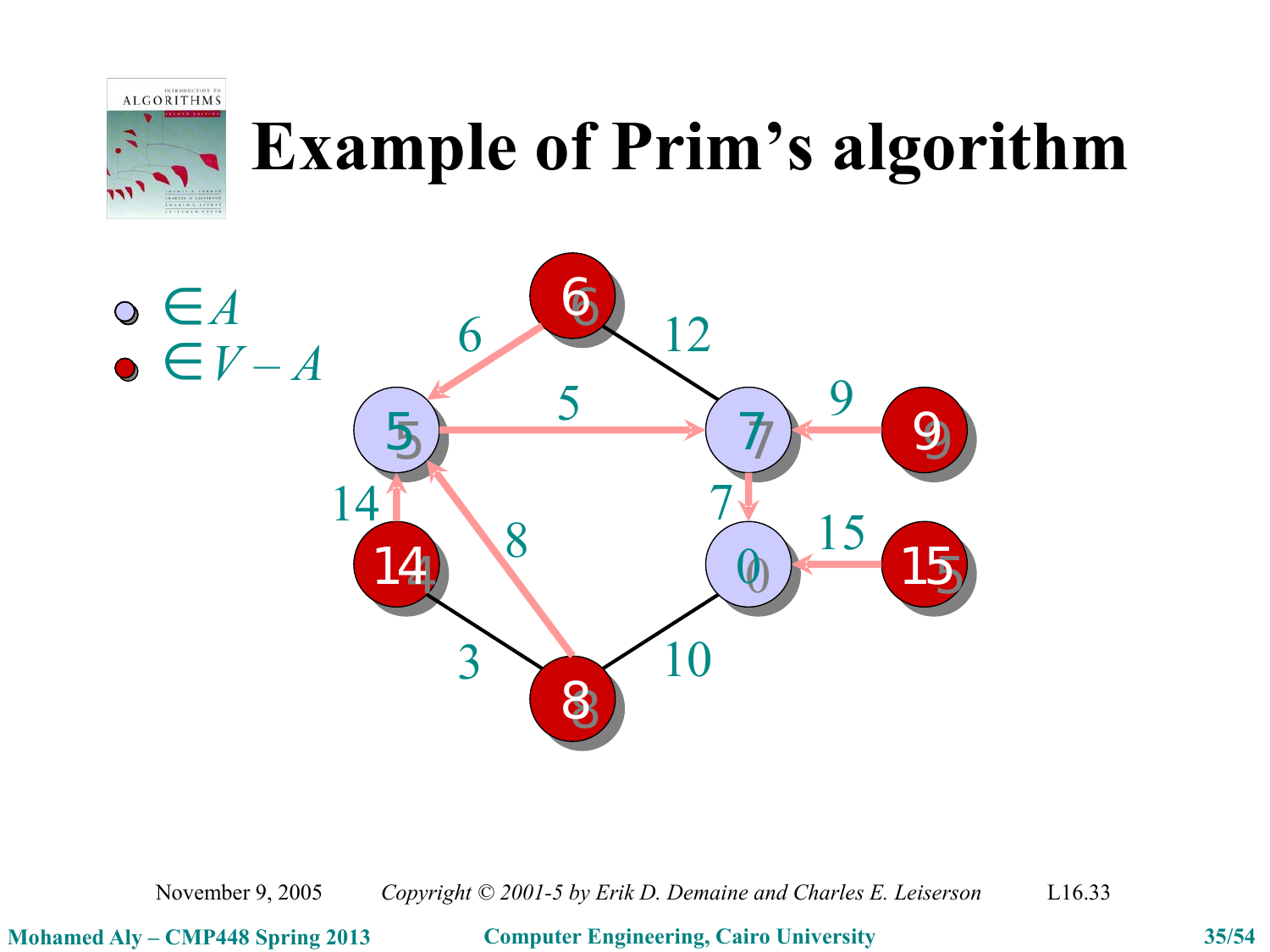



November 9, 2005 *Copyright © 2001-5 by Erik D. Demaine and Charles E. Leiserson* L16.34

**Mohamed Aly – CMP448 Spring 2013 Computer Engineering, Cairo University 36/54**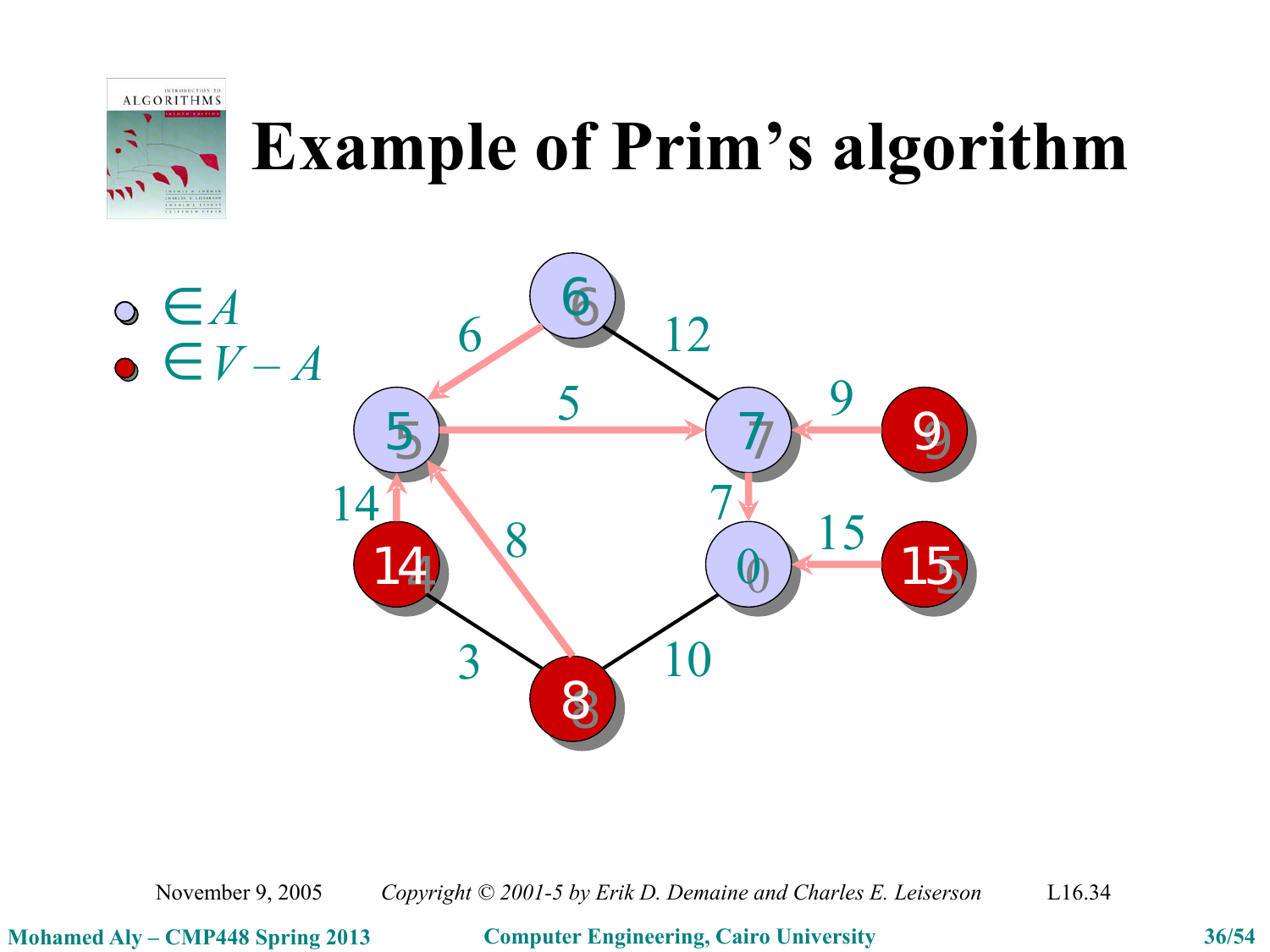



November 9, 2005 *Copyright © 2001-5 by Erik D. Demaine and Charles E. Leiserson* L16.35

**Mohamed Aly – CMP448 Spring 2013 Computer Engineering, Cairo University 37/54**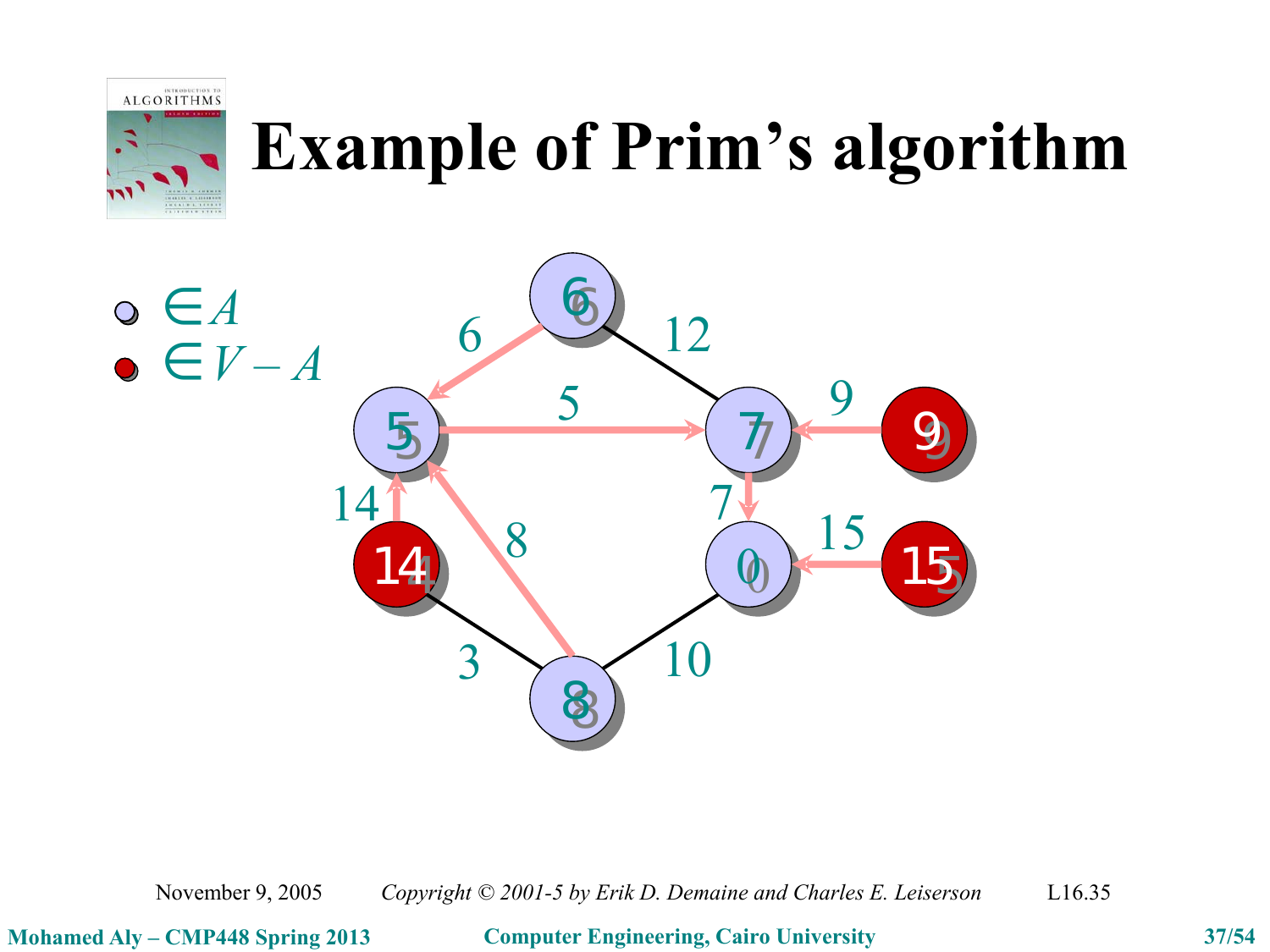



November 9, 2005 *Copyright © 2001-5 by Erik D. Demaine and Charles E. Leiserson* L16.36

**Mohamed Aly – CMP448 Spring 2013 Computer Engineering, Cairo University 38/54**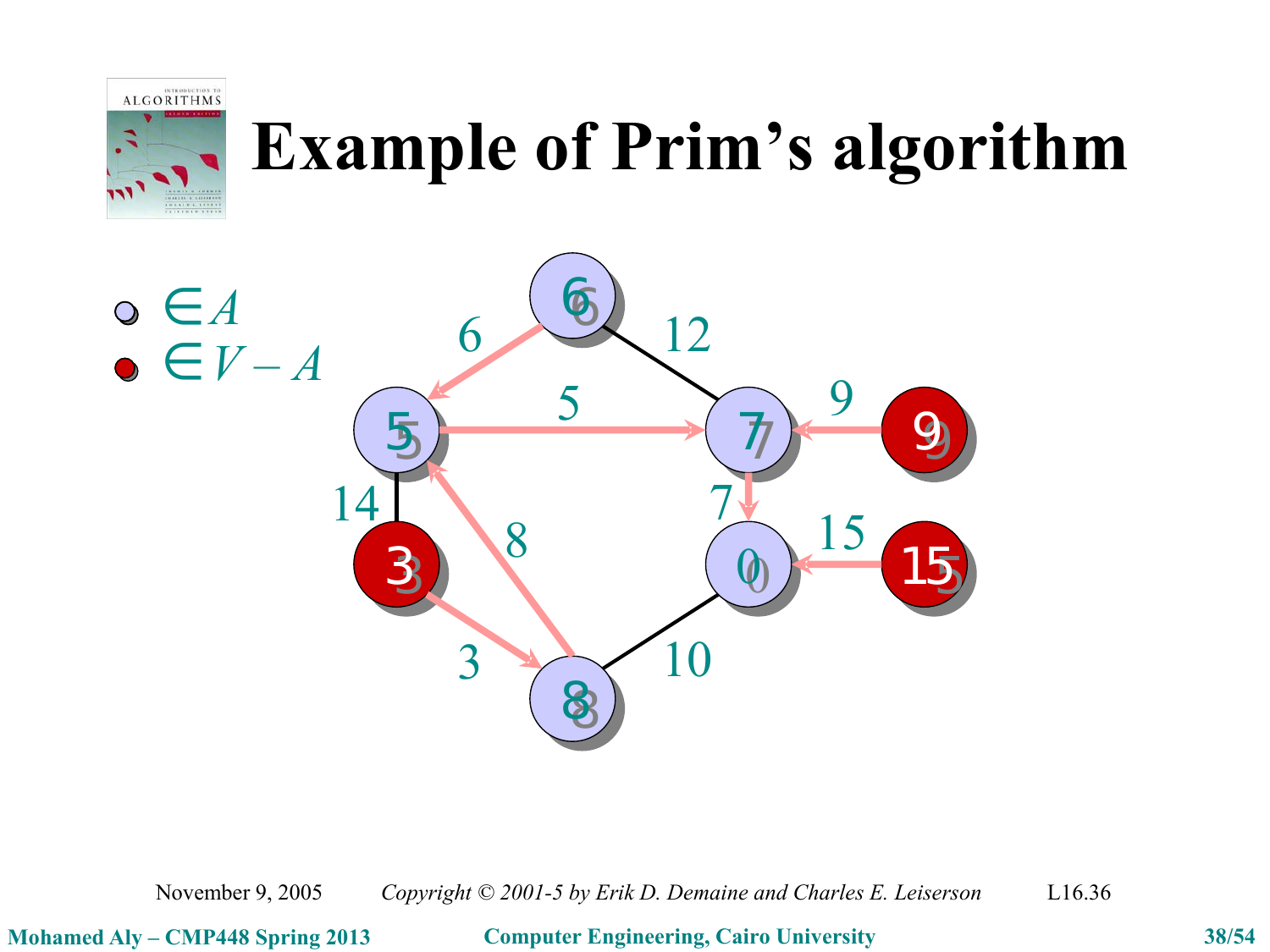



November 9, 2005 *Copyright © 2001-5 by Erik D. Demaine and Charles E. Leiserson* L16.37

**Mohamed Aly – CMP448 Spring 2013 Computer Engineering, Cairo University 39/54**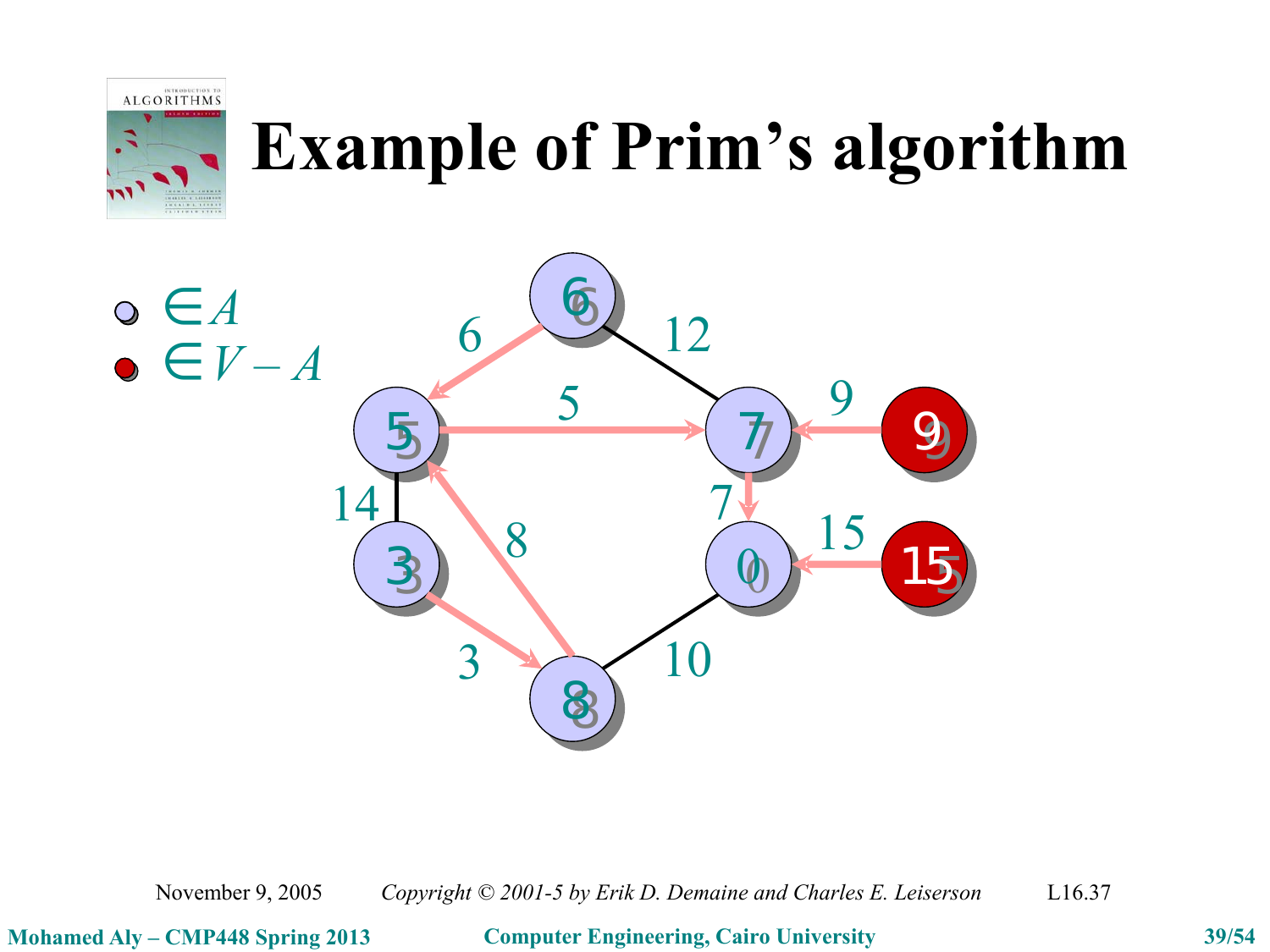



November 9, 2005 *Copyright © 2001-5 by Erik D. Demaine and Charles E. Leiserson* L16.38

**Mohamed Aly – CMP448 Spring 2013 Computer Engineering, Cairo University 40/54**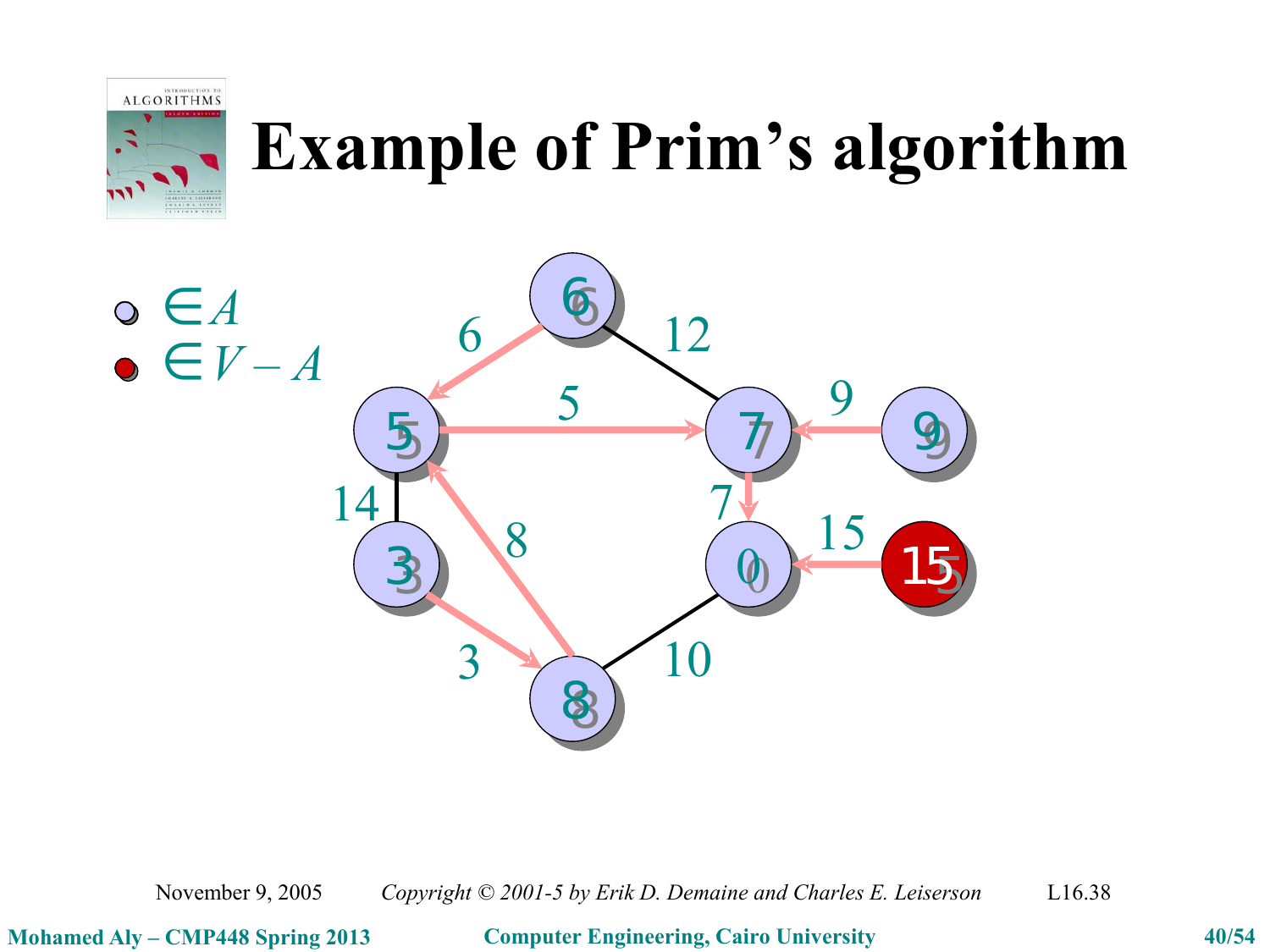



November 9, 2005 *Copyright © 2001-5 by Erik D. Demaine and Charles E. Leiserson* L16.39

**Mohamed Aly – CMP448 Spring 2013 Computer Engineering, Cairo University 41/54**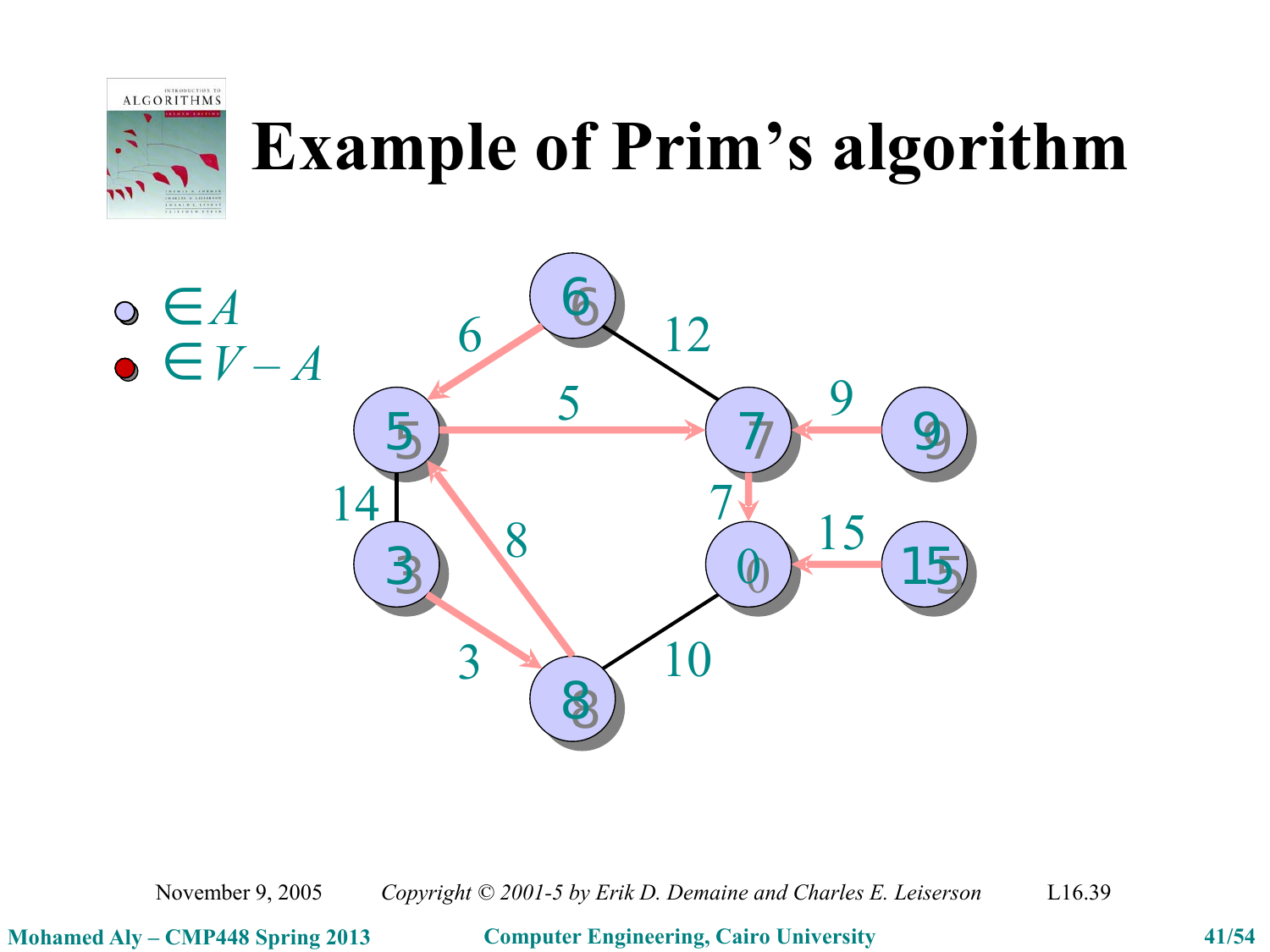

 $Q \leftarrow V$  $key[v] \leftarrow \infty$  for all  $v \in V$  $key[s] \leftarrow 0$  for some arbitrary  $s \in V$ **while**  $Q \neq \emptyset$  $\mathbf{do} \ u \leftarrow \text{EXTRACT-MIN}(\mathcal{Q})$ **for** each  $v \in Adj[u]$ **do if**  $v \in Q$  and  $w(u, v) \leq \frac{key[v]}{v}$ **then**  $key[v] \leftarrow w(u, v)$  $\pi[\nu] \leftarrow \nu$ 

November 9, 2005 *Copyright © 2001-5 by Erik D. Demaine and Charles E. Leiserson* L16.40

**Mohamed Aly – CMP448 Spring 2013 Computer Engineering, Cairo University 42/54**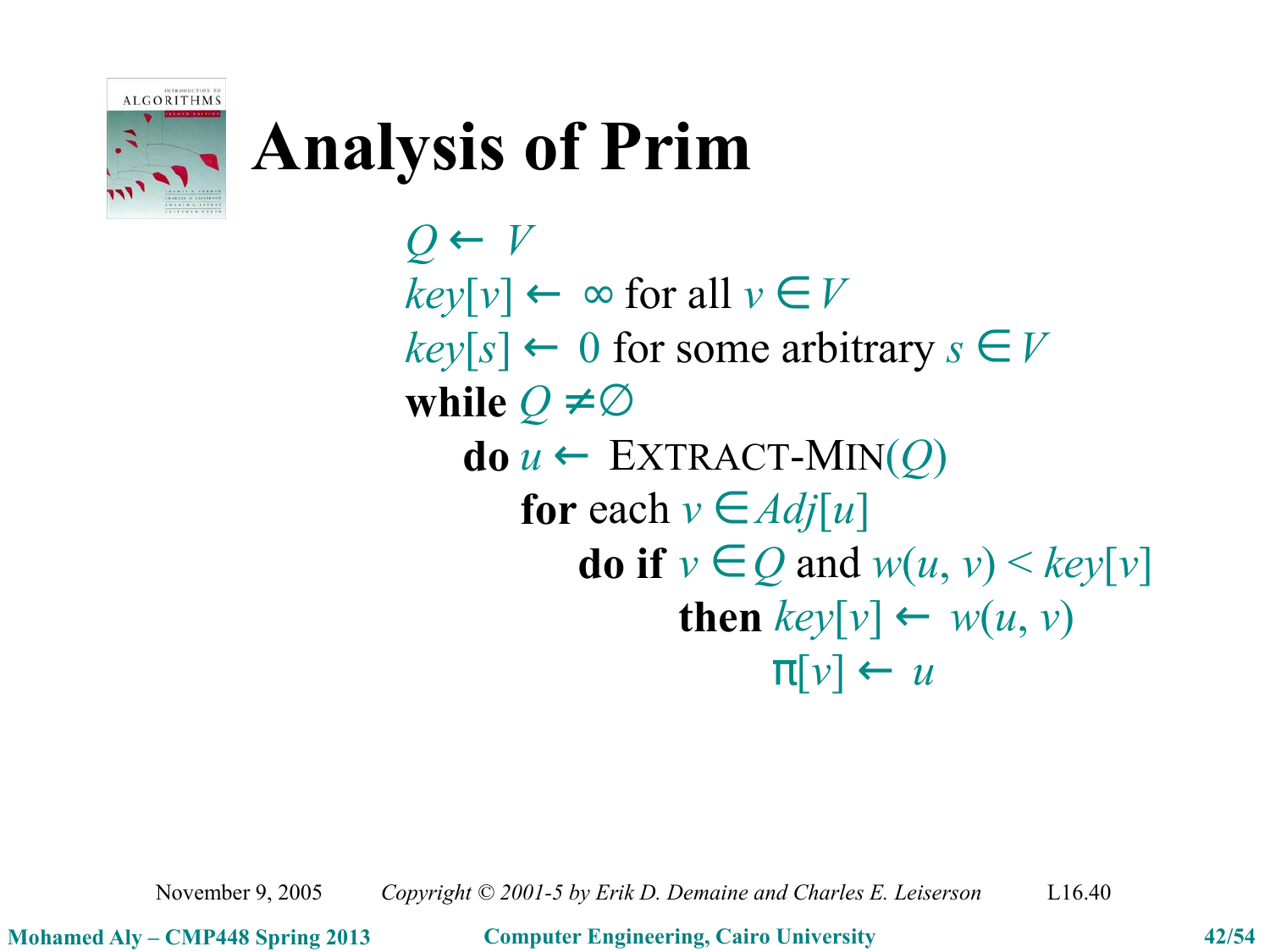

*Q* ← *V*  $key[v] \leftarrow \infty$  for all  $v \in V$  $key[s] \leftarrow 0$  for some arbitrary  $s \in V$ **while**  $Q \neq \emptyset$  $\mathbf{do} \ u \leftarrow \text{EXTRACT-MIN}(Q)$ **for** each  $v \in Adj[u]$ **do if**  $v \in Q$  and  $w(u, v) \leq \text{key}[v]$ **then**  $key[v] \leftarrow w(u, v)$  $\pi[\nu] \leftarrow u$ Θ(*V*) total

November 9, 2005 *Copyright © 2001-5 by Erik D. Demaine and Charles E. Leiserson* L16.41

**Mohamed Aly – CMP448 Spring 2013 Computer Engineering, Cairo University 43/54**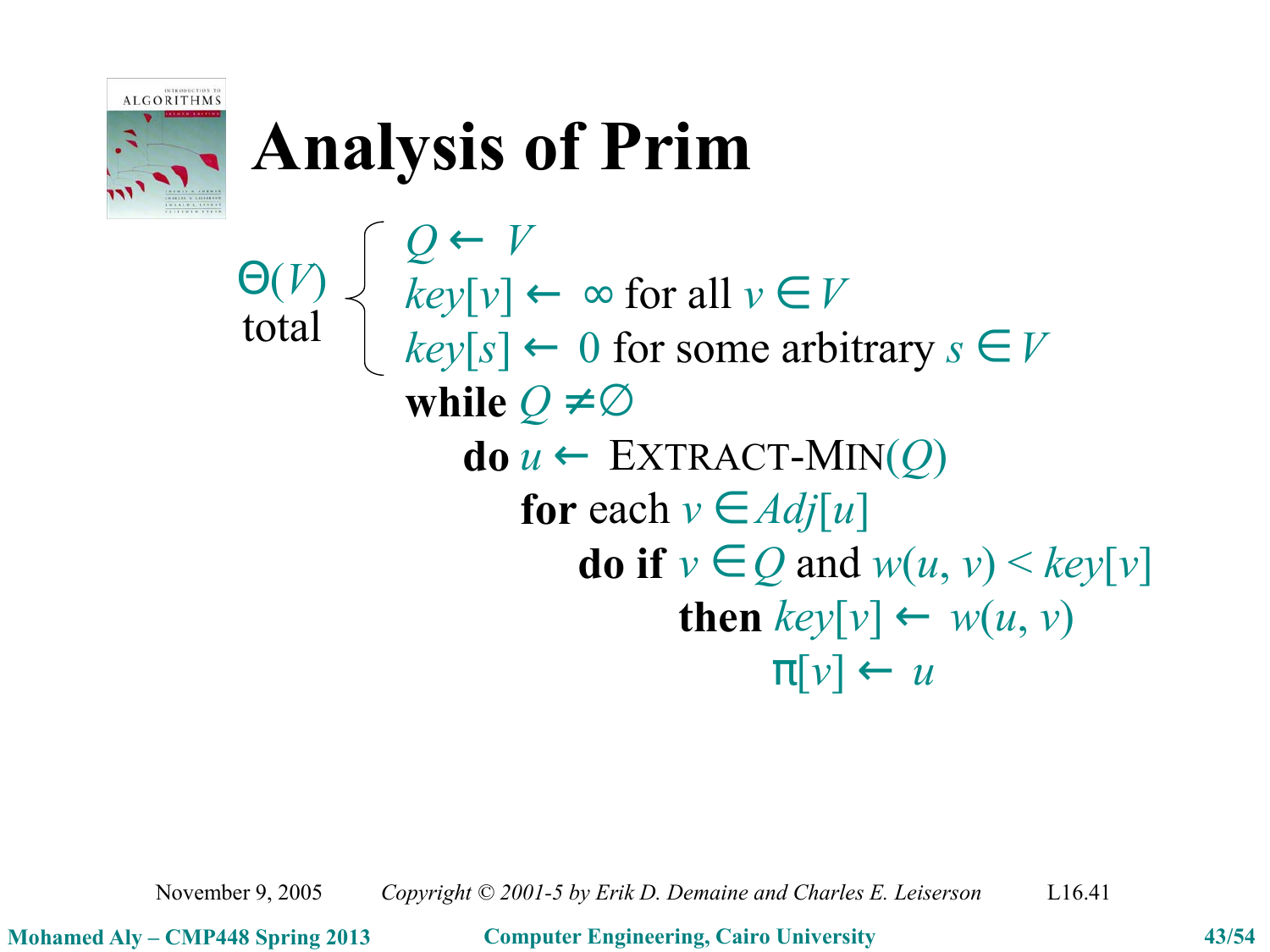

*Q* ← *V*  $key[v] \leftarrow \infty$  for all  $v \in V$  $key[s] \leftarrow 0$  for some arbitrary  $s \in V$ **while**  $Q \neq \emptyset$  $\mathbf{do} \ u \leftarrow \text{EXTRACT-MIN}(Q)$ **for** each  $v \in Adj[u]$ **do if**  $v \in Q$  and  $w(u, v) \leq \text{key}[v]$ **then**  $key[v] \leftarrow w(u, v)$  $\pi[\nu] \leftarrow u$ Θ(*V*) total  $|V|$ times

November 9, 2005 *Copyright © 2001-5 by Erik D. Demaine and Charles E. Leiserson* L16.42

**Mohamed Aly – CMP448 Spring 2013 Computer Engineering, Cairo University 44/54**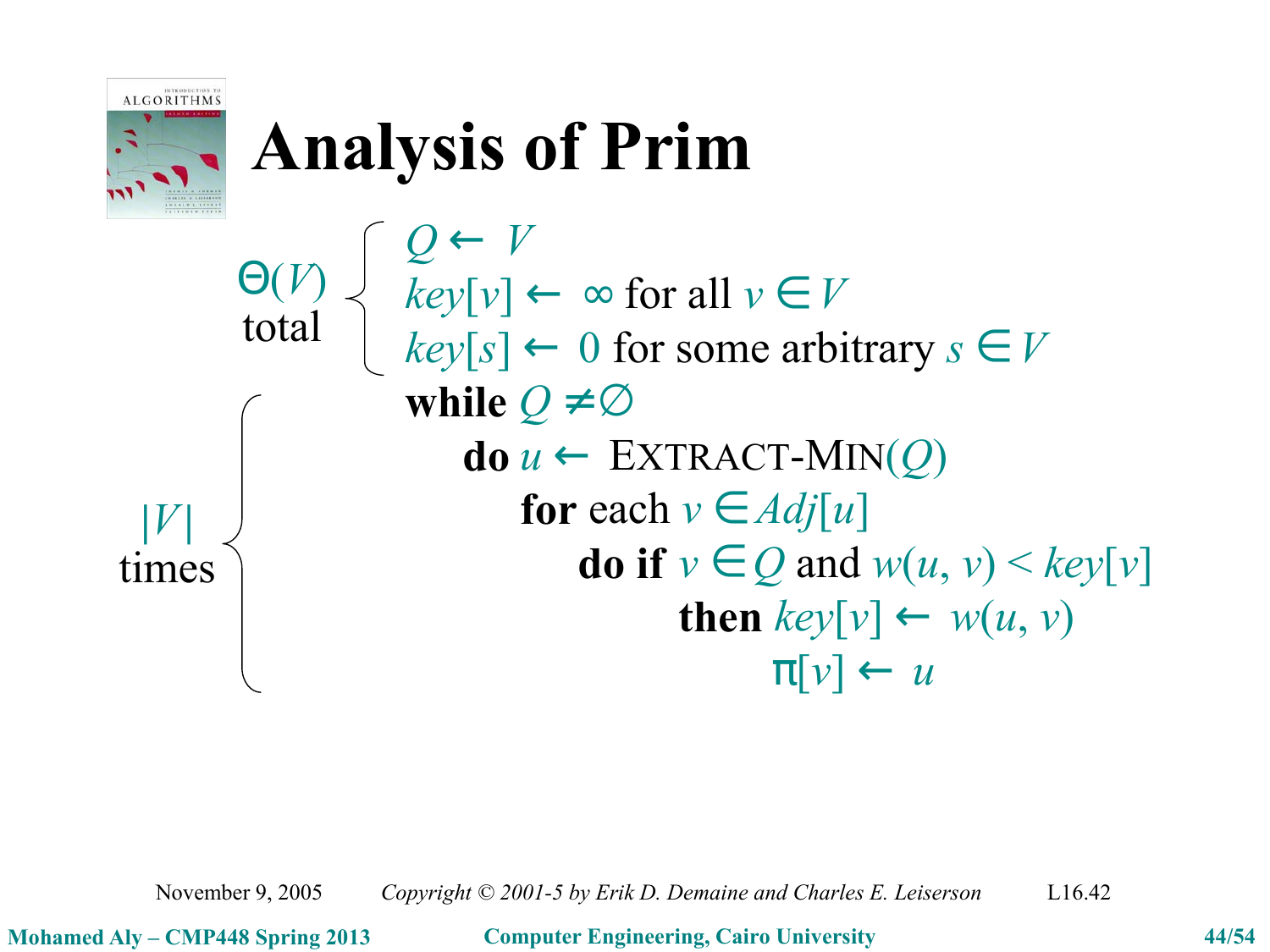

*Q* ← *V*  $key[v] \leftarrow \infty$  for all  $v \in V$  $key[s] \leftarrow 0$  for some arbitrary  $s \in V$ **while**  $Q \neq \emptyset$  $\mathbf{do} \ u \leftarrow \text{EXTRACT-MIN}(Q)$ **for** each  $v \in Adj[u]$ **do** if  $v \in Q$  and  $w(u, v) \leq key[v]$ **then**  $key[v] \leftarrow w(u, v)$  $\pi[\nu] \leftarrow u$ *degree*(*u*) times  $|V|$ times Θ(*V*) total

November 9, 2005 *Copyright © 2001-5 by Erik D. Demaine and Charles E. Leiserson* L16.43

**Mohamed Aly – CMP448 Spring 2013 Computer Engineering, Cairo University 45/54**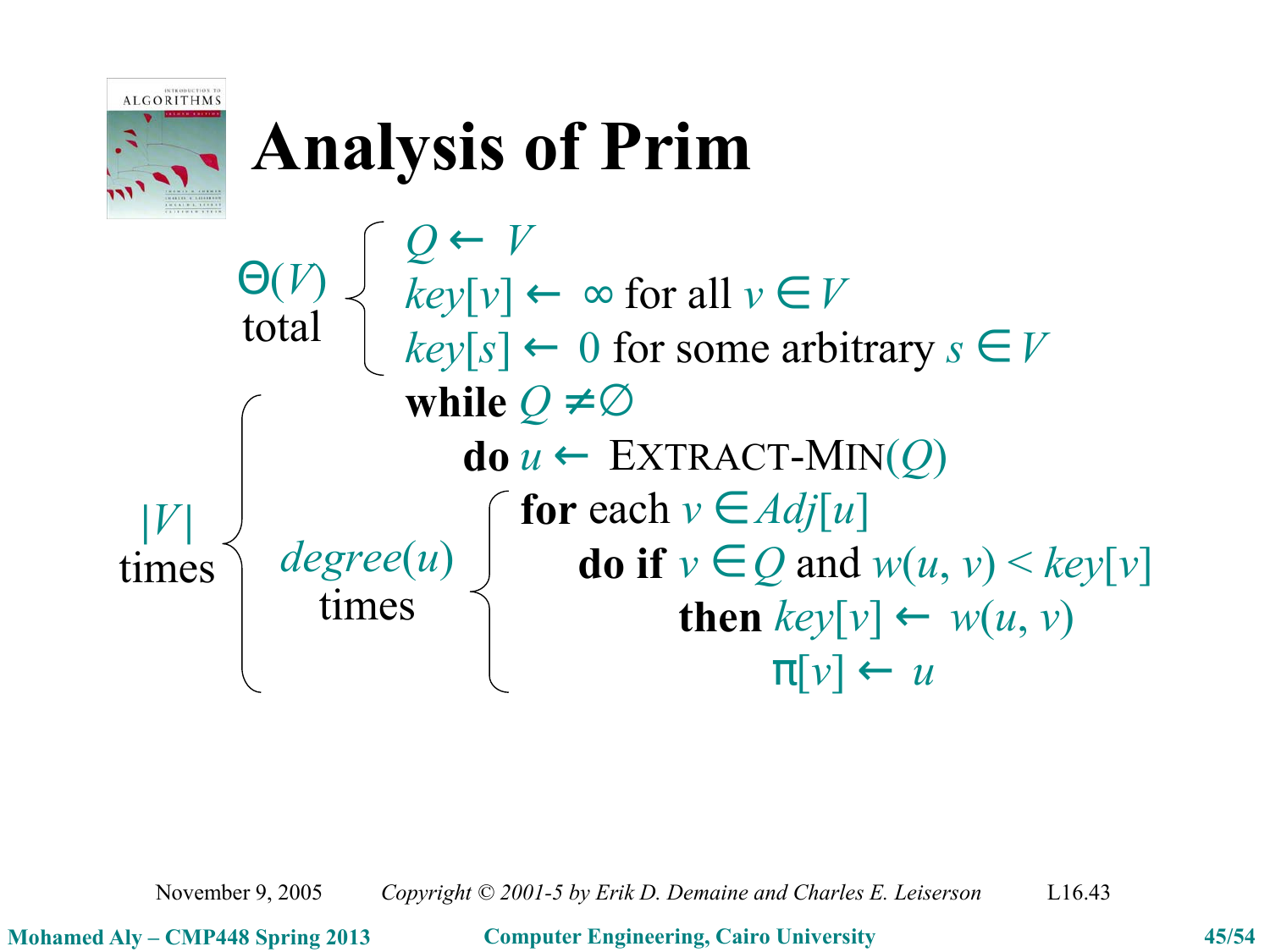

*Q* ← *V*  $key[v] \leftarrow \infty$  for all  $v \in V$  $key[s] \leftarrow 0$  for some arbitrary  $s \in V$ **while**  $Q \neq \emptyset$  $\mathbf{do} \ u \leftarrow \text{EXTRACT-MIN}(O)$ **for** each  $v \in Adj[u]$ **do** if  $v \in Q$  and  $w(u, v) \leq key[v]$  $\mathbf{then}$   $key[v] \leftarrow w(u, v)$  $\pi[\nu] \leftarrow u$ *degree*(*u*) times  $|V|$ times Θ(*V*) total

Handshaking Lemma  $\Rightarrow \Theta(E)$  implicit DECREASE-KEY's.

November 9, 2005 *Copyright © 2001-5 by Erik D. Demaine and Charles E. Leiserson* L16.44

**Mohamed Aly – CMP448 Spring 2013 Computer Engineering, Cairo University 46/54**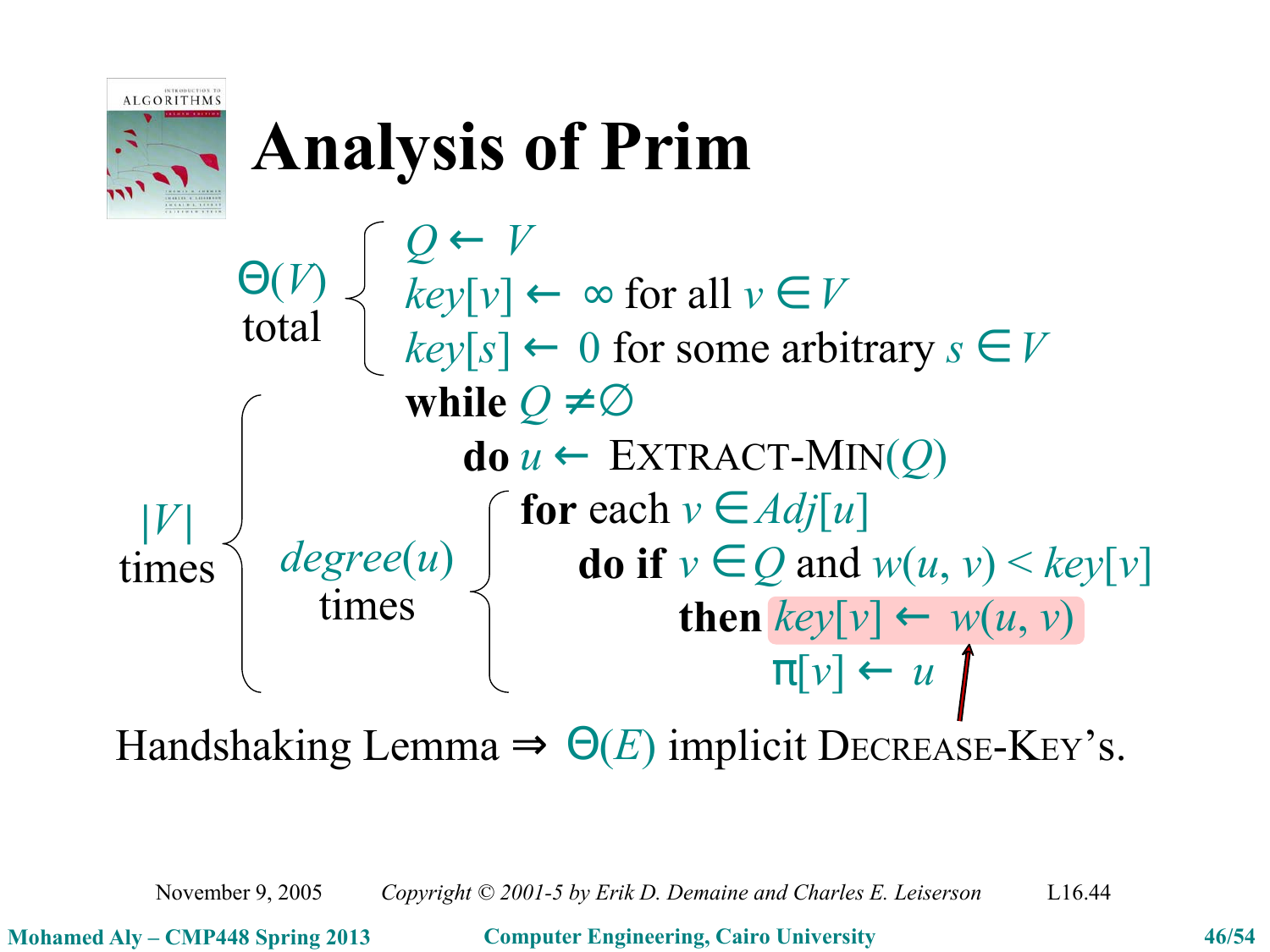

*Q* ← *V*  $key[v] \leftarrow \infty$  for all  $v \in V$  $key[s] \leftarrow 0$  for some arbitrary  $s \in V$ **while**  $Q \neq \emptyset$  $\mathbf{do} \ u \leftarrow \text{EXTRACT-MIN}(O)$ **for** each  $v \in Adj[u]$  $degree(u)$  **do** if  $v \in Q$  and  $w(u, v) \leq key[v]$ **then**  $key[v] \leftarrow w(u, v)$  $\pi[\nu] \leftarrow u$ times  $|V|$ times Θ(*V*) total

Handshaking Lemma  $\Rightarrow \Theta(E)$  implicit DECREASE-KEY's.

 $Time = \Theta(V) \cdot T_{\text{EXTRACT-MIN}} + \Theta(E) \cdot T_{\text{DECREASE-KEY}}$ 

November 9, 2005 *Copyright © 2001-5 by Erik D. Demaine and Charles E. Leiserson* L16.45

**Mohamed Aly – CMP448 Spring 2013 Computer Engineering, Cairo University 47/54**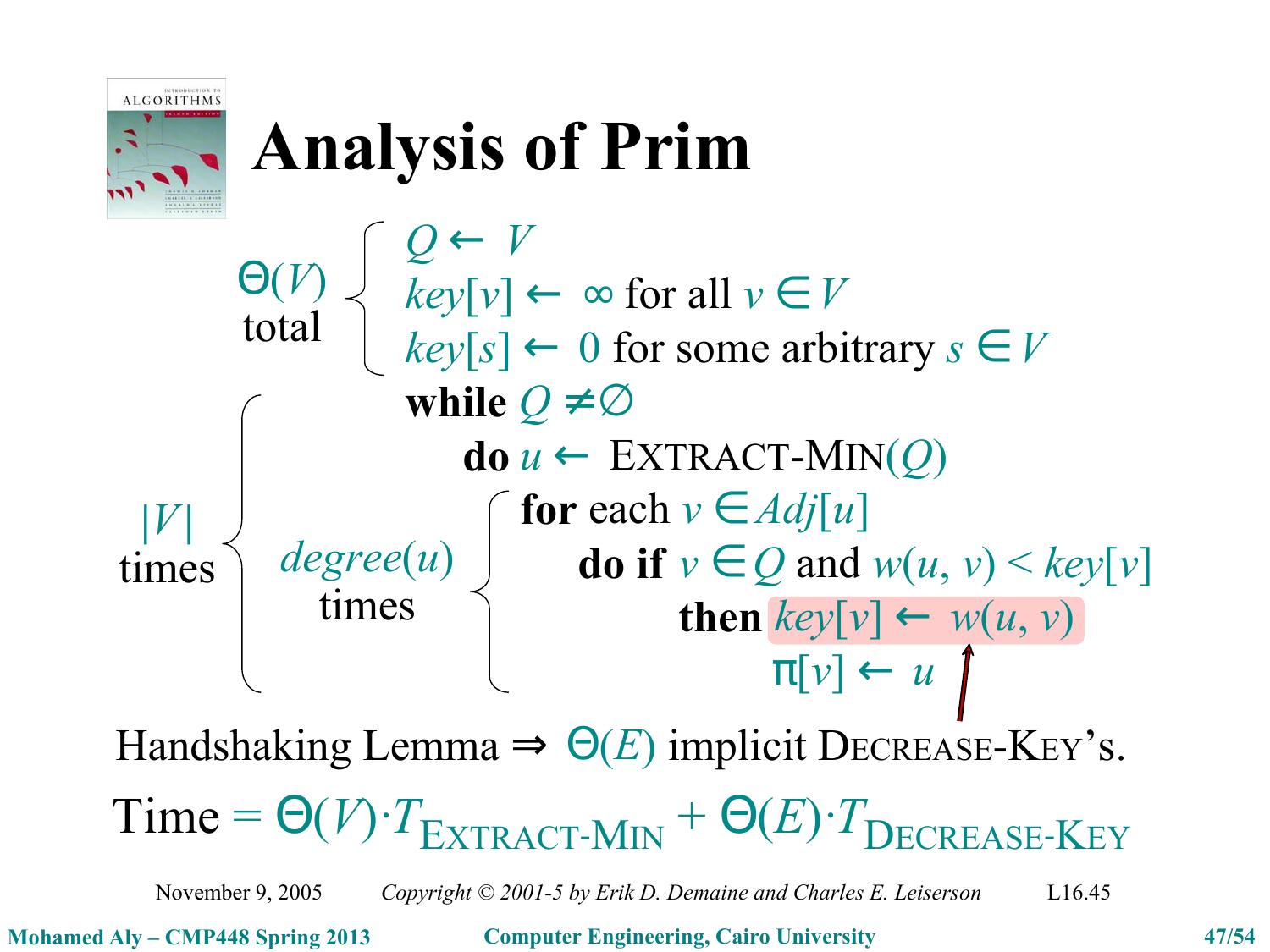

#### $Time = \Theta(V) \cdot T_{\text{EXTRACT-MIN}} + \Theta(E) \cdot T_{\text{DECREASE-KEY}}$

November 9, 2005 *Copyright © 2001-5 by Erik D. Demaine and Charles E. Leiserson* L16.46

**Mohamed Aly – CMP448 Spring 2013 Computer Engineering, Cairo University 48/54**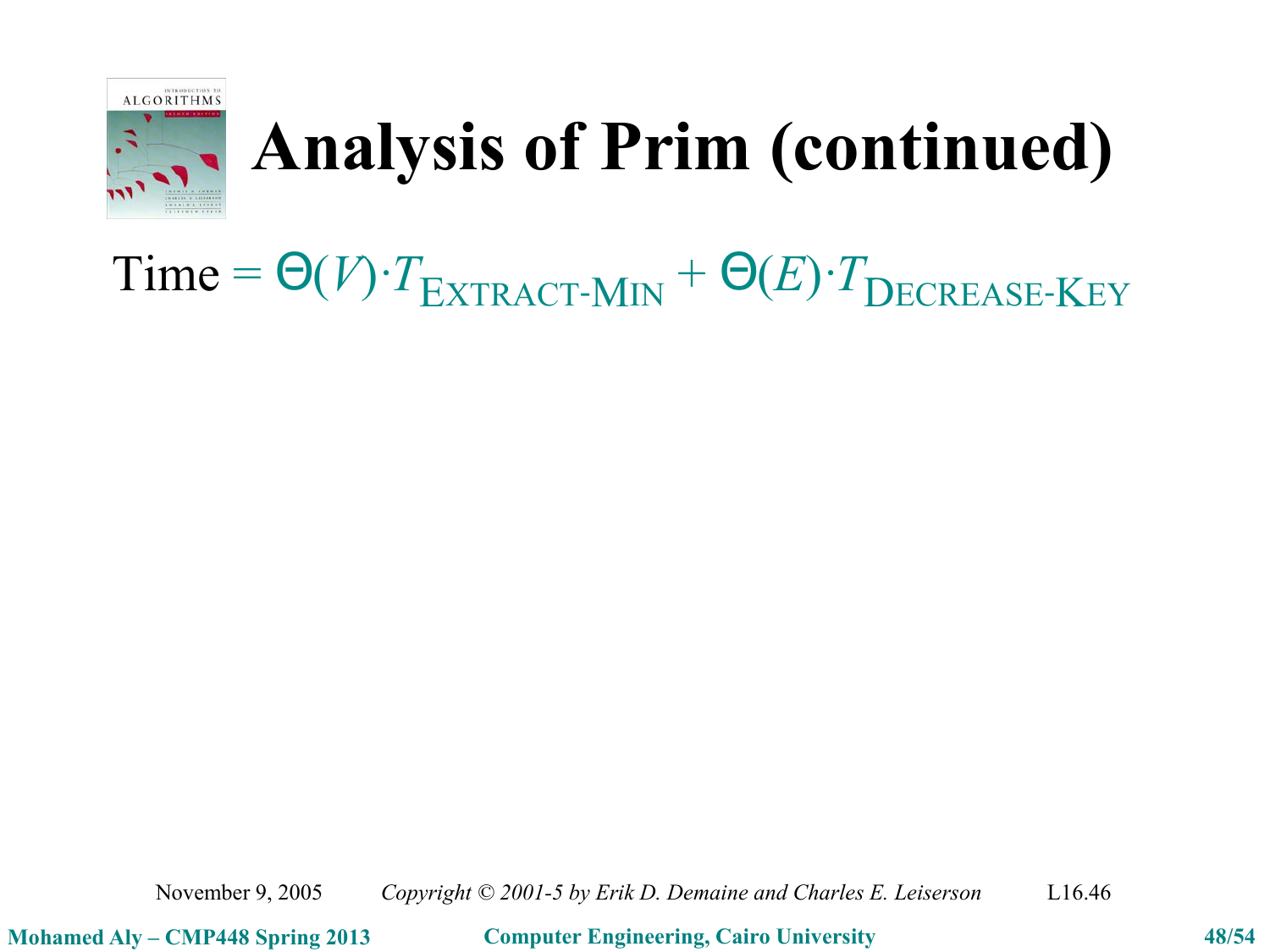

# $Time = \Theta(V) \cdot T_{\text{EXTRACT-MIN}} + \Theta(E) \cdot T_{\text{DECREASE-KEY}}$

#### *Q T* **EXTRACT-MIN** *T* **DECREASE-KEY Total**

November 9, 2005 *Copyright © 2001-5 by Erik D. Demaine and Charles E. Leiserson* L16.47

**Mohamed Aly – CMP448 Spring 2013 Computer Engineering, Cairo University 49/54**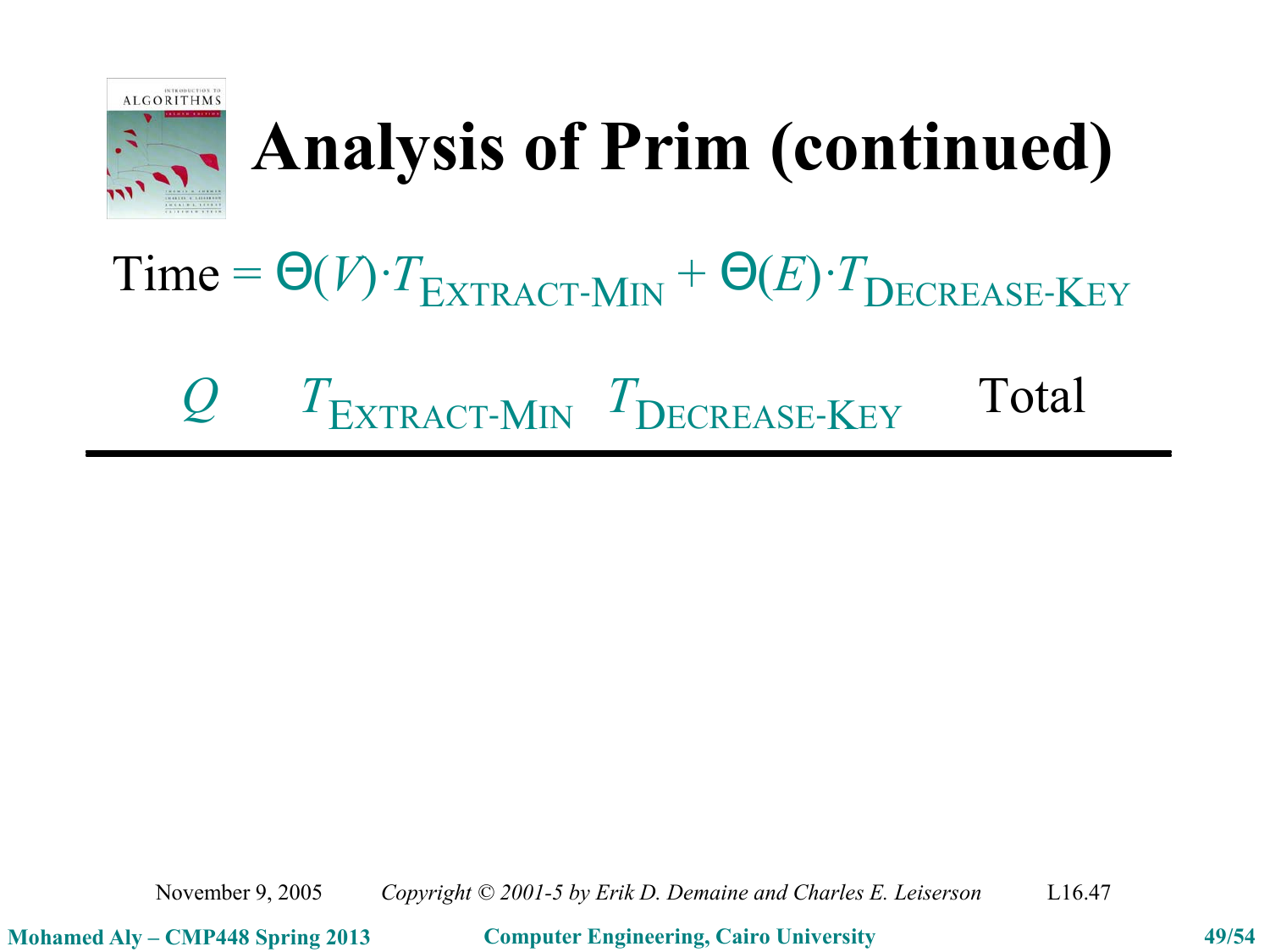

#### $Time = \Theta(V) \cdot T_{\text{EXTRACT-MIN}} + \Theta(E) \cdot T_{\text{DECREASE-KEY}}$

# *Q T* **EXTRACT-MIN** *T* **DECREASE-KEY Total**

| array | O(V) | O(1) | $O(V^2)$ |
|-------|------|------|----------|
|-------|------|------|----------|

November 9, 2005 *Copyright © 2001-5 by Erik D. Demaine and Charles E. Leiserson* L16.48

**Mohamed Aly – CMP448 Spring 2013 Computer Engineering, Cairo University 50/54**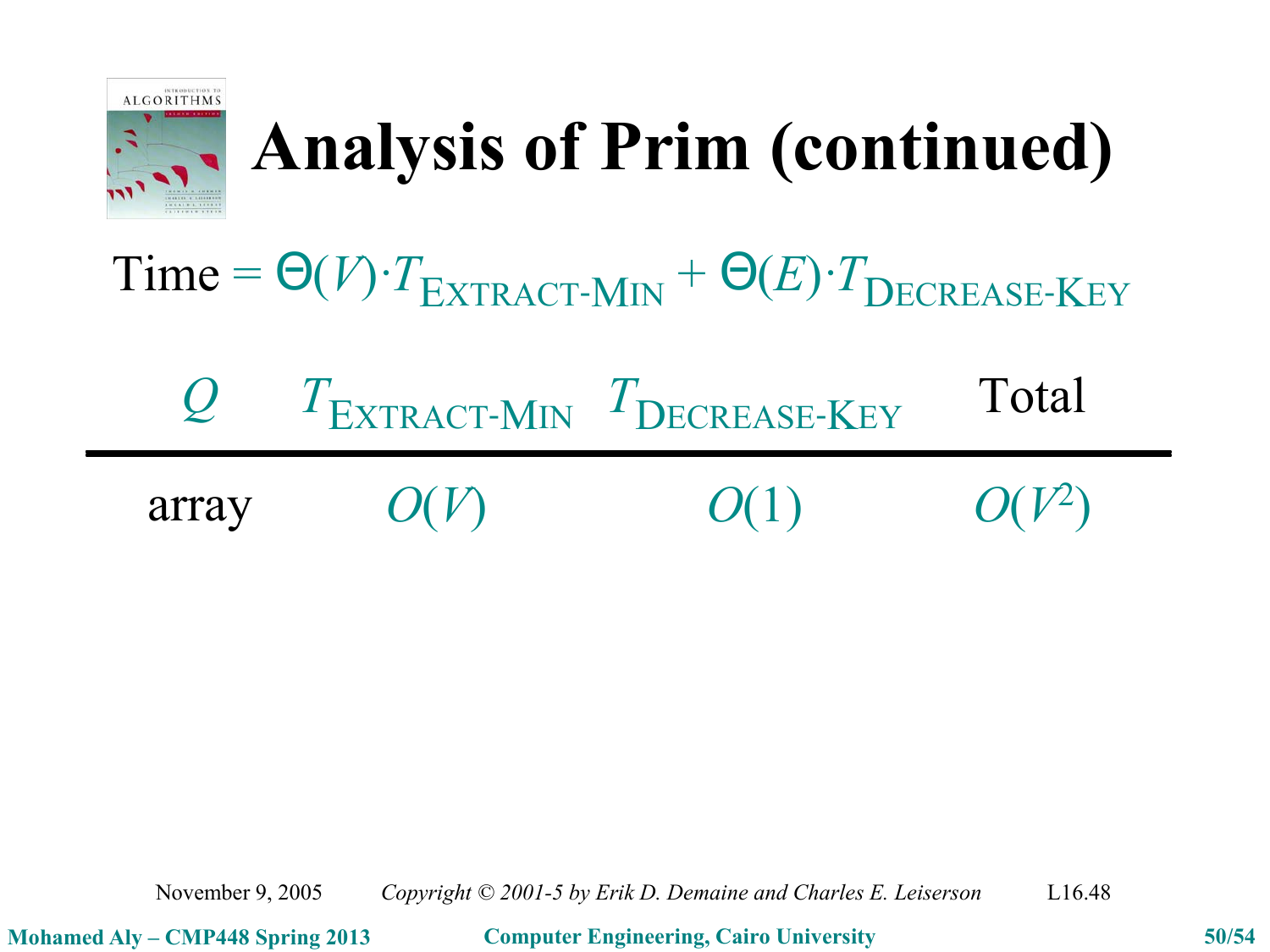

 $Time = \Theta(V) \cdot T_{\text{EXTRACT-MIN}} + \Theta(E) \cdot T_{\text{DECREASE-KEY}}$ 

| $\overline{U}$ |            | $T_{\text{EXTRACT-MIN}}$ $T_{\text{DECREASE-KEY}}$ | Total        |
|----------------|------------|----------------------------------------------------|--------------|
| array          | O(V)       | O(1)                                               | $O(V^2)$     |
| binary<br>heap | $O(\lg V)$ | $O(\lg V)$                                         | $O(E \lg V)$ |

November 9, 2005 *Copyright © 2001-5 by Erik D. Demaine and Charles E. Leiserson* L16.49

**Mohamed Aly – CMP448 Spring 2013 Computer Engineering, Cairo University 51/54**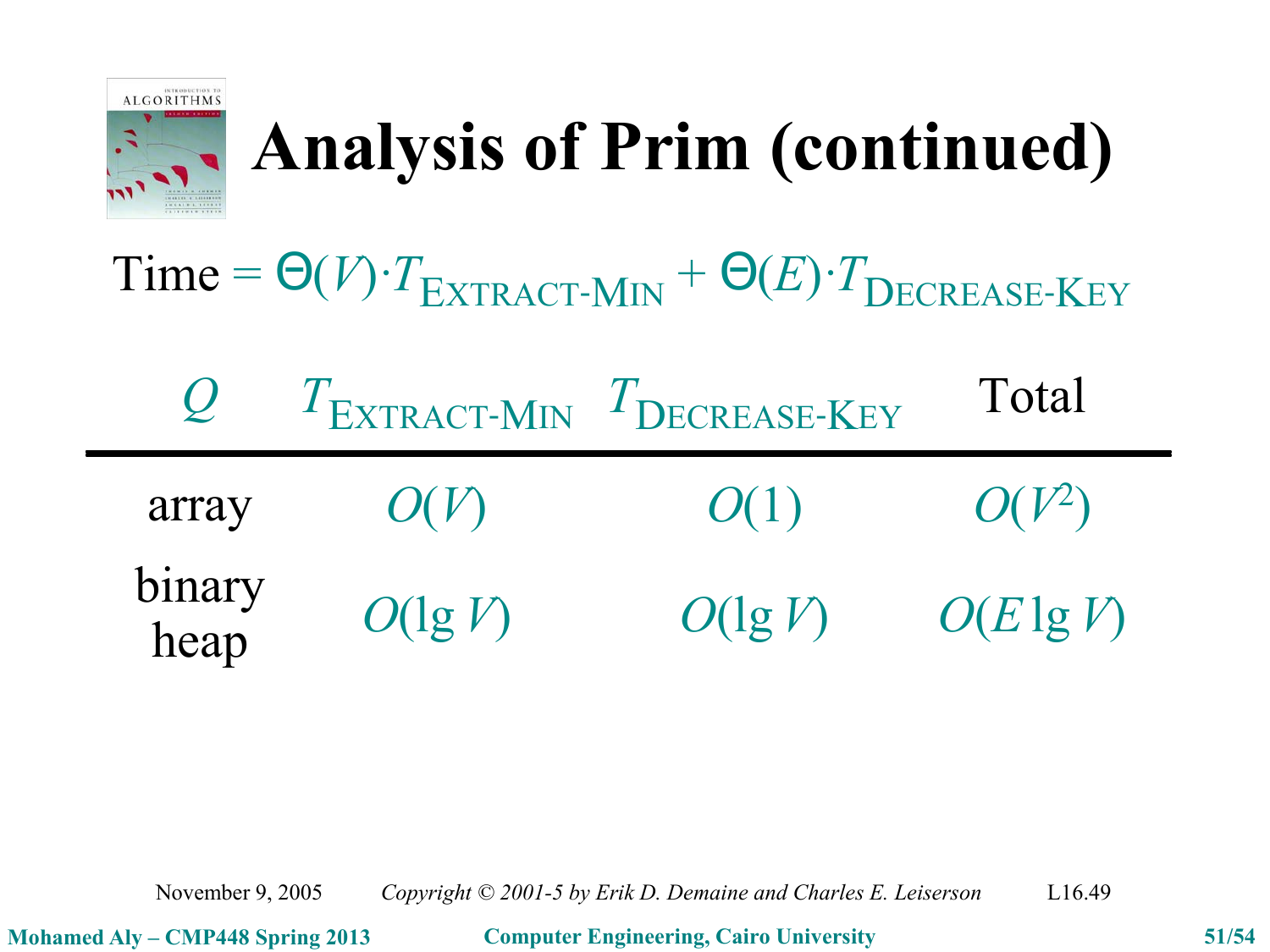

# **MST algorithms**

Kruskal's algorithm (see CLRS):

- Uses the *disjoint-set data structure*
- Running time  $= O(E \lg V)$ .

**Mohamed Aly – CMP448 Spring 2013 Computer Engineering, Cairo University 52/54**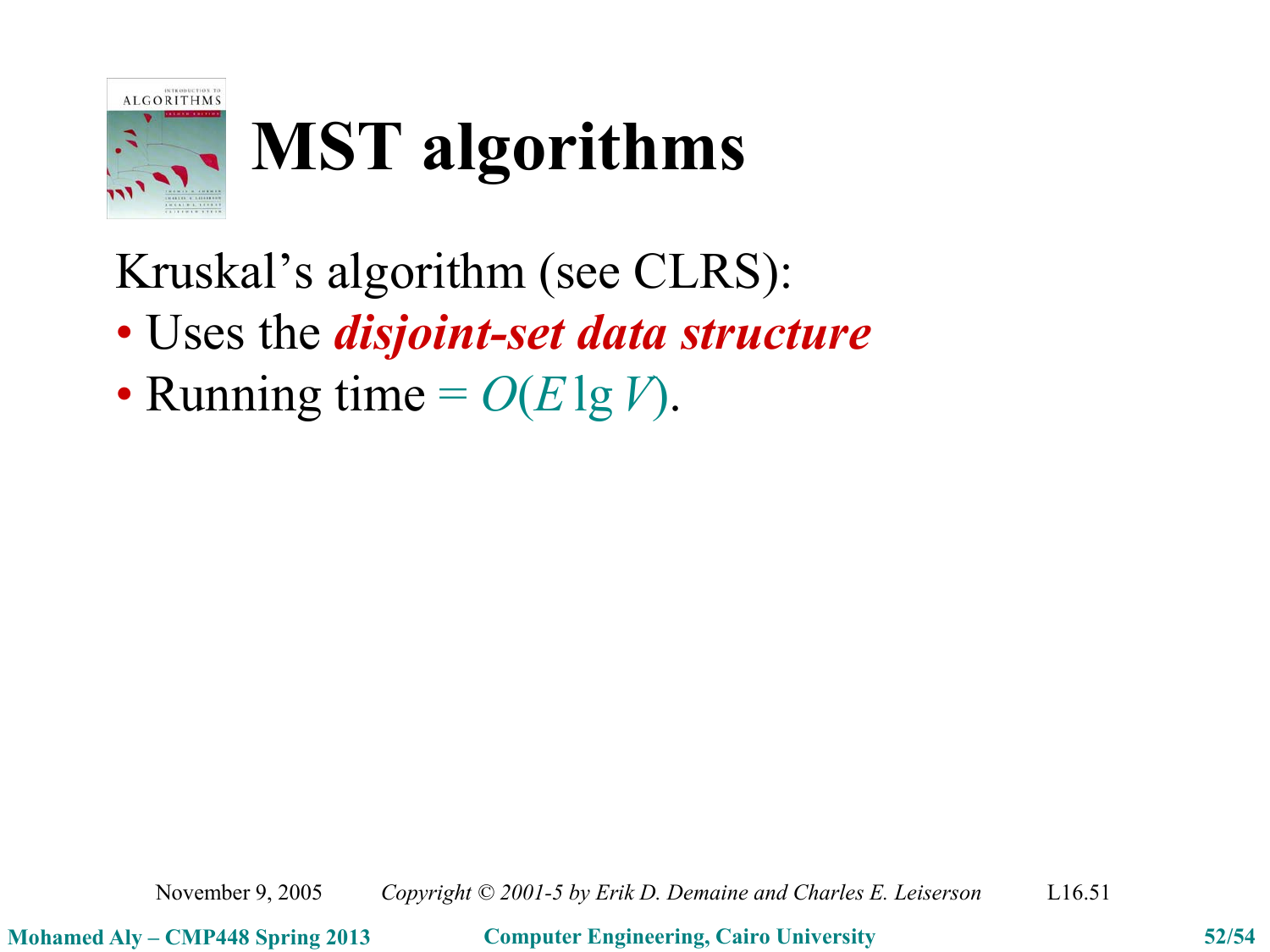

# **MST algorithms**

Kruskal's algorithm (see CLRS):

- Uses the *disjoint-set data structure*
- Running time  $= O(E \lg V)$ .

Best to date:

- Karger, Klein, and Tarjan [1993].
- Randomized algorithm.
- $O(V + E)$  expected time.

November 9, 2005 *Copyright © 2001-5 by Erik D. Demaine and Charles E. Leiserson* L16.52

**Mohamed Aly – CMP448 Spring 2013 Computer Engineering, Cairo University 53/54**